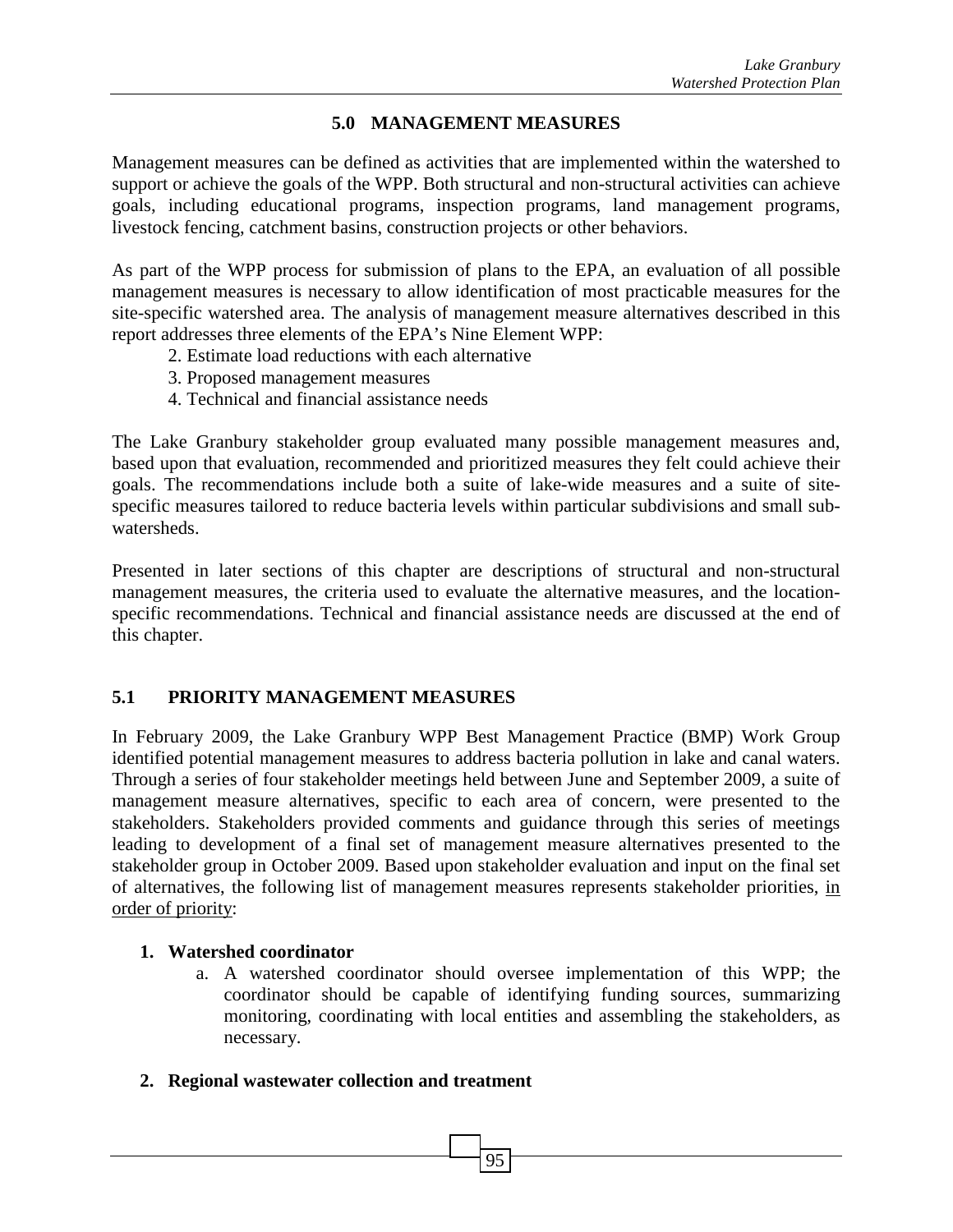- a. The stakeholder group is in support of regional wastewater treatment options over on-site sewage facilities (septic systems) for areas surrounding Lake Granbury and within Hood County.
- b. Implementation of the Port Ridglea East collection system is a particular priority, given that infrastructure extensions are currently in-process.

#### **3. Pursue funding for all management measure alternatives**

- a. Funding for Community education programs
	- i. One full-time position within Hood County for an education coordinator
	- ii. Monitoring education effectiveness: Follow up surveys after education is complete to determine effectiveness in achieving goals (e.g., did homeowners discover need for repairs and/or perform maintenance?)
- b. Funding for Regional wastewater collection and treatment infrastructure
	- i. Funding availability for area sewer service providers (AMUD, C.O. Granbury, etc.)
		- 1. TWDB
		- 2. ORCA
		- 3. EPA, TCEQ, etc.
- c. Funding availability for Oak Trail Shores alterations
	- 1. Drainage re-routing
	- 2. Dredging and opening additional outlets
- d. Funding availability for Sky Harbor catchment basins

#### **4. Implementation of Community Education and Management**

- a. Implement Lake Granbury WPP Educational Workplan
- b. Educate on existing NRCS programs to maximize implementation
	- i. Area conservation plans
	- ii. Small-acreage landowner plans
- c. Educational focus areas
	- i. Urban Septic and Pets
		- 1. Rolling Hills Shores
		- 2. Port Ridglea East
		- 3. Oak Trail Shores Home Owners Association (HOA) area (includes surrounding areas, Lake Granbury Estates)
		- 4. DeCordova Estates (Pet education)
	- ii. Agricultural and/or small acreage land-owners
		- 1. Sky Harbor
		- 2. Long Creek
		- 3. Walnut Creek
	- iii. Water fowl feeding education

#### **5. Support record keeping activities to assist Hood County Health District ensure compliance with existing health codes**

a. Support routine and scheduled maintenance activity (e.g., pump-out) record keeping, enforcement or ordnances, particularly in Rolling Hills Shores where holding tanks are common

96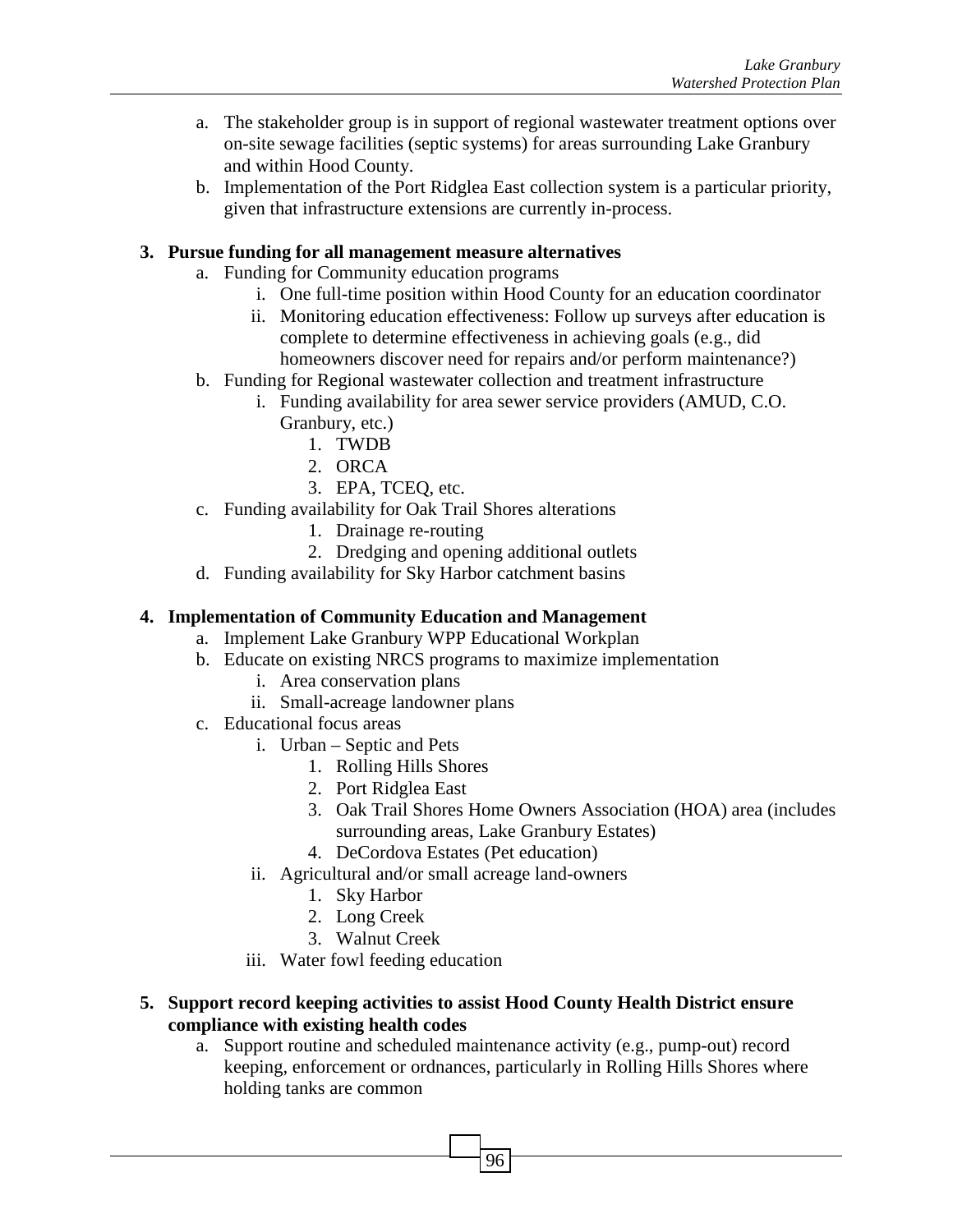- b. Maintain database of Health District inspections and activities to assess linkage between activities and bacteria improvement
- **6. Support development of HOA rules requiring all new development or expansion projects to consult with Hood County health department in advance of HOA approval**
- **7. Implement regional wastewater collection and treatment –priority areas, in order of importance** 
	- a. Port Ridglea East (PRE) with surrounding areas improvements are in-process for PRE
	- b. Oak Trail Shores HOA area (OTS) existing infrastructure is nearby
	- c. Sky Harbor existing infrastructure is nearby
	- d. Indian Harbor and surrounding areas (Ports O' Call) no existing treatment facilities are near
	- e. Areas surrounding Port Ridglea East, including Port Ridglea West, Nassau Bay II, Sandy Beach, Holiday Estates
	- f. Blue Water Shores
	- g. +/-100 homes to the east of DeCordova Estates near Lusk Branch
	- h. Rolling Hills Shores (RHS) and areas between RHS and OTS

#### **8. Improve cove circulation**

- a. Indian Harbor install a circulation pump/fountain
- b. Oak Trail Shores HOA area subdivision drainage re-routing and/or construction of an additional canal connection to the lake
- c. Sky Harbor circulation, existing irrigation pumps discharging back into canal

## **5.2 IDENTIFYING ALL POSSIBLE MANAGEMENT MEASURES**

A special workshop for brainstorming potential BMPs in the lake watershed was held in February 2009 by the Lake Granbury WPP BMP Work Group. The outcome of this workshop was a list of possible management measures that were to be evaluated (Table 24 and Table 25) for each area. The technical evaluation provided information on factors including cost and effectiveness that led to the stakeholder priority recommendations described in the previous section.

Whether arising from point or non-point sources, bacteria survival depends on moisture, temperature, pH and availability of nutrients, among other factors. Management measures, sometimes called Best Management Practices (BMPs), should be effective and practical means of preventing or reducing bacteria from entering water bodies. Non-structural measures may include public education programs, septic system maintenance, pet waste management and livestock manure management. Structural management measures may include constructed wetlands, buffers, sand filters, infiltration trenches, livestock fencing and municipal infrastructure. Implementation of structural measures clearly requires considerable planning and resources; therefore, non-structural measures may be the most practical and near-term approaches to achieve bacteria goals.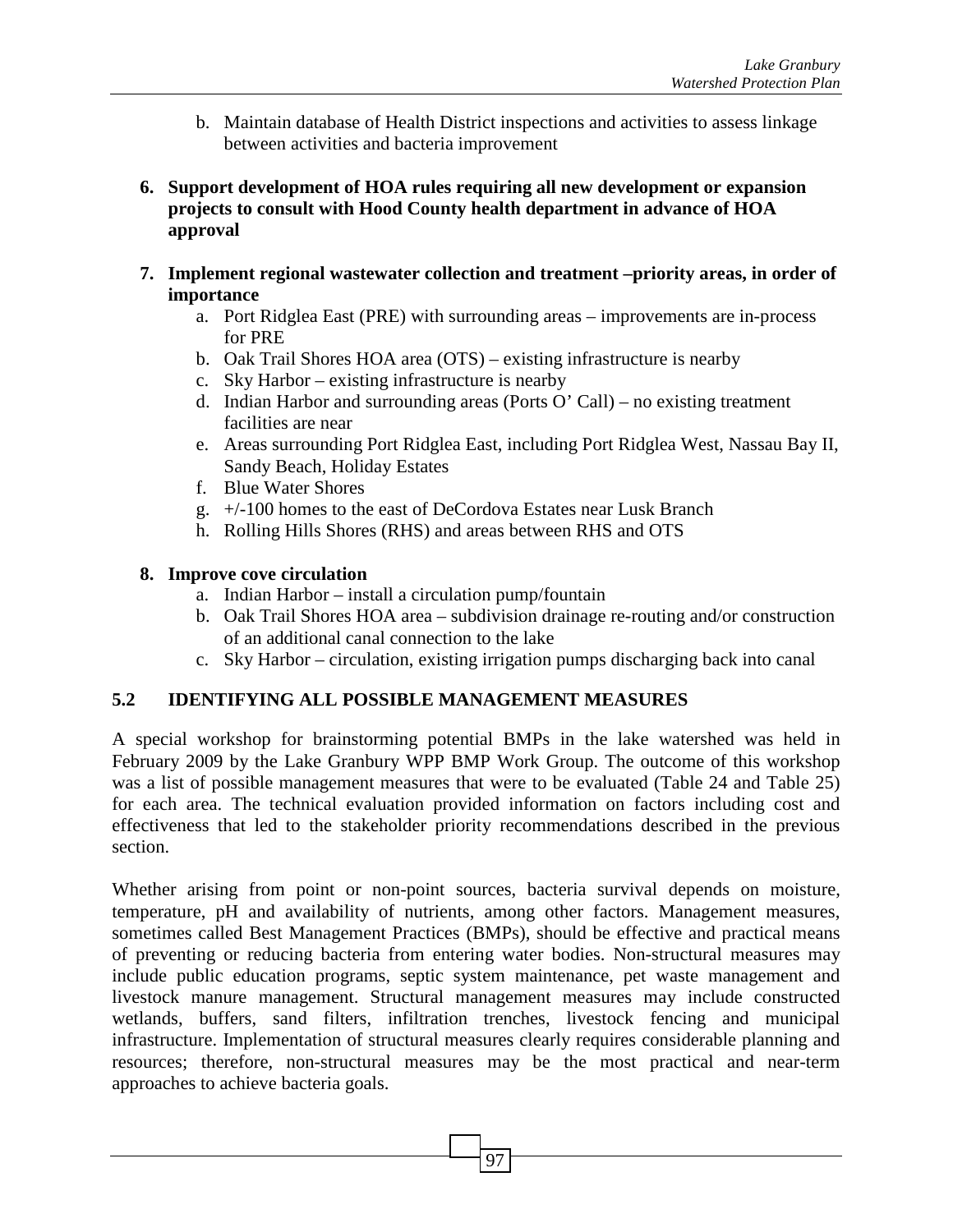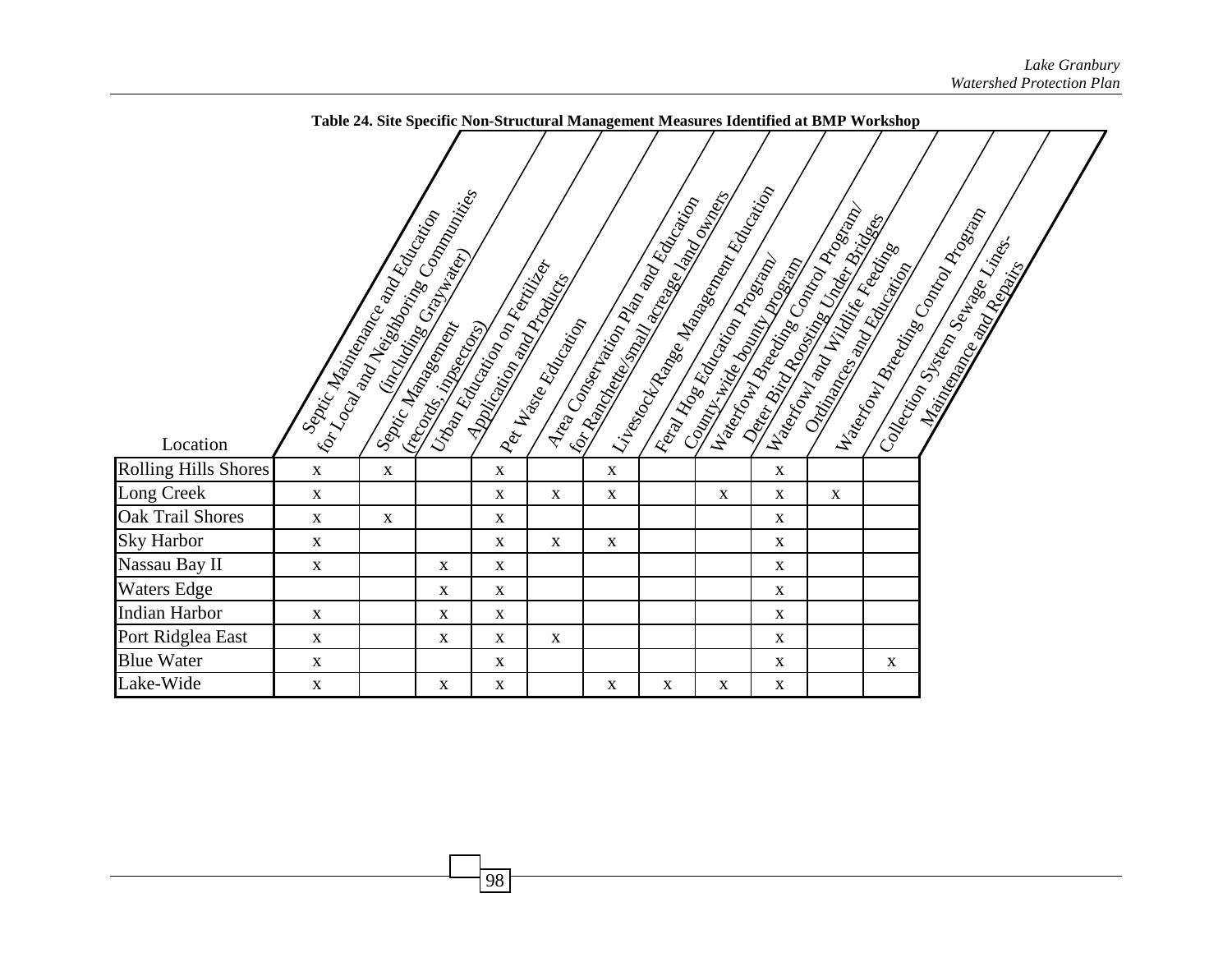

x Requested BMP Investigation

99

<sup>+</sup> Additional EC Analysis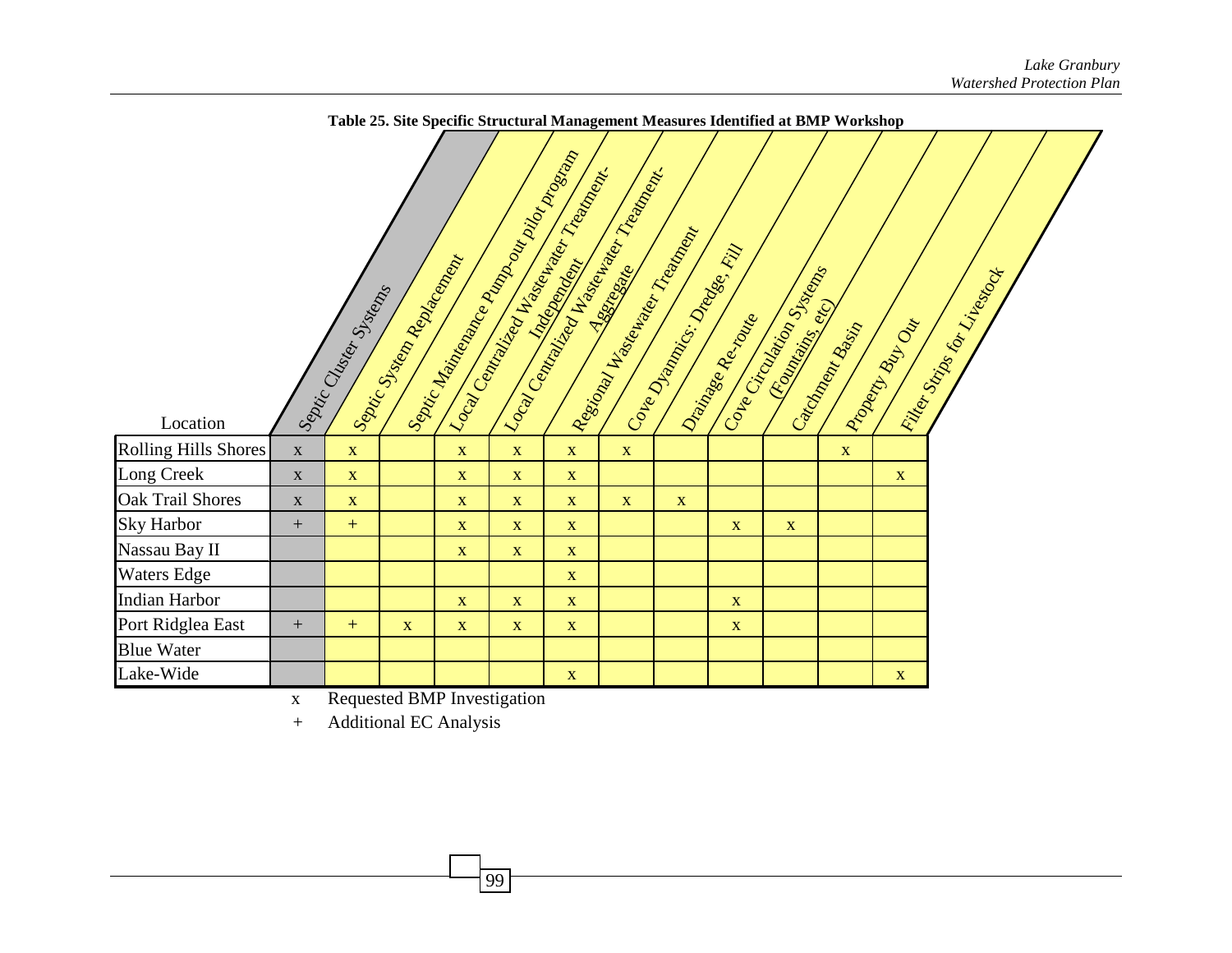# **5.3 NON-STRUCTURAL MANAGEMENT MEASURES**

#### **5.3.1 Watershed coordinator**

The stakeholder group expressed a desire to have a full-time Lake Granbury WPP Watershed Coordinator which will work side-by-side with the stakeholders to implement the recommended management measures in the Lake Granbury WPP. This person's role would be to coordinate efforts of the stakeholder group and community decision-makers, as well as to keep main priorities of the WPP in the forefront of planning efforts and public awareness. Specific tasks expected of the watershed coordinator are outlined below.

- Project Administration including project oversight; quarterly progress reports to TCEQ and Stakeholders; project administration; project fact sheet; and annual report article.
- Stakeholder Group Facilitation to include coordinating meetings; update Lake Granbury WPP Webpage with Agendas, Meeting Materials and Minutes; engage stakeholders; and maintain stakeholder list and general public notification list.
- Resource Identification, Grant Writing, Funding Requests and Procurement of Services to include identify resources; assist stakeholders in grant writing and preparing funding requests; assist stakeholders in procurement of services; and track implementation of construction-based management measures as outlined in the WPP.
- Local Orders, Ordinances and Homeowner's Association Regulations to include drafting and presenting a County Order and City Ordinances prohibiting the feeding of wildlife and waterfowl within one mile of the reservoir; recommend Homeowner's Association Regulations regarding OSSF expansions; and track implementation of Local Orders, Ordinances and Homeowner's Association Regulations.

## **5.3.2 Public Education Programs**

Public awareness of the importance of bacteria level control is important for the water quality management in Lake Granbury area. Educated residents are more concerned about the water quality condition, are aware of their personal responsibilities and are more willing to help on funding initiatives or field study participation. A comprehensive, detailed summary of watershed education and outreach programs is provided in a separate section of this watershed protection plan. The vision of the stakeholders is to have a dedicated education coordinator for Hood County and the Lake Granbury watershed who can participate in implementation of the education program. The Education Coordinator will develop, track the implementation, and evaluate the effectiveness of the education plan management measure requested by the Stakeholder's as well as publicize the WPP efforts.

For other areas in Texas, bacteria-targeted educational programs similar to those outlined in the Lake Granbury Education and Outreach Plan (see Section 6.0) have been shown to be very effective. For example, 100% of individuals responding to post-course surveys indicate an increase in knowledge of septic system operation. Of those respondents, 54% to 65% indicate willingness to change practices that include performing regular septic system maintenance, particularly to aerobic disinfection units (TAES 2009). While literature or studies are not available to translate educational effectiveness to load reduction effectiveness, it is anticipated that educational programs will provide load reductions in two ways: (1) through actual load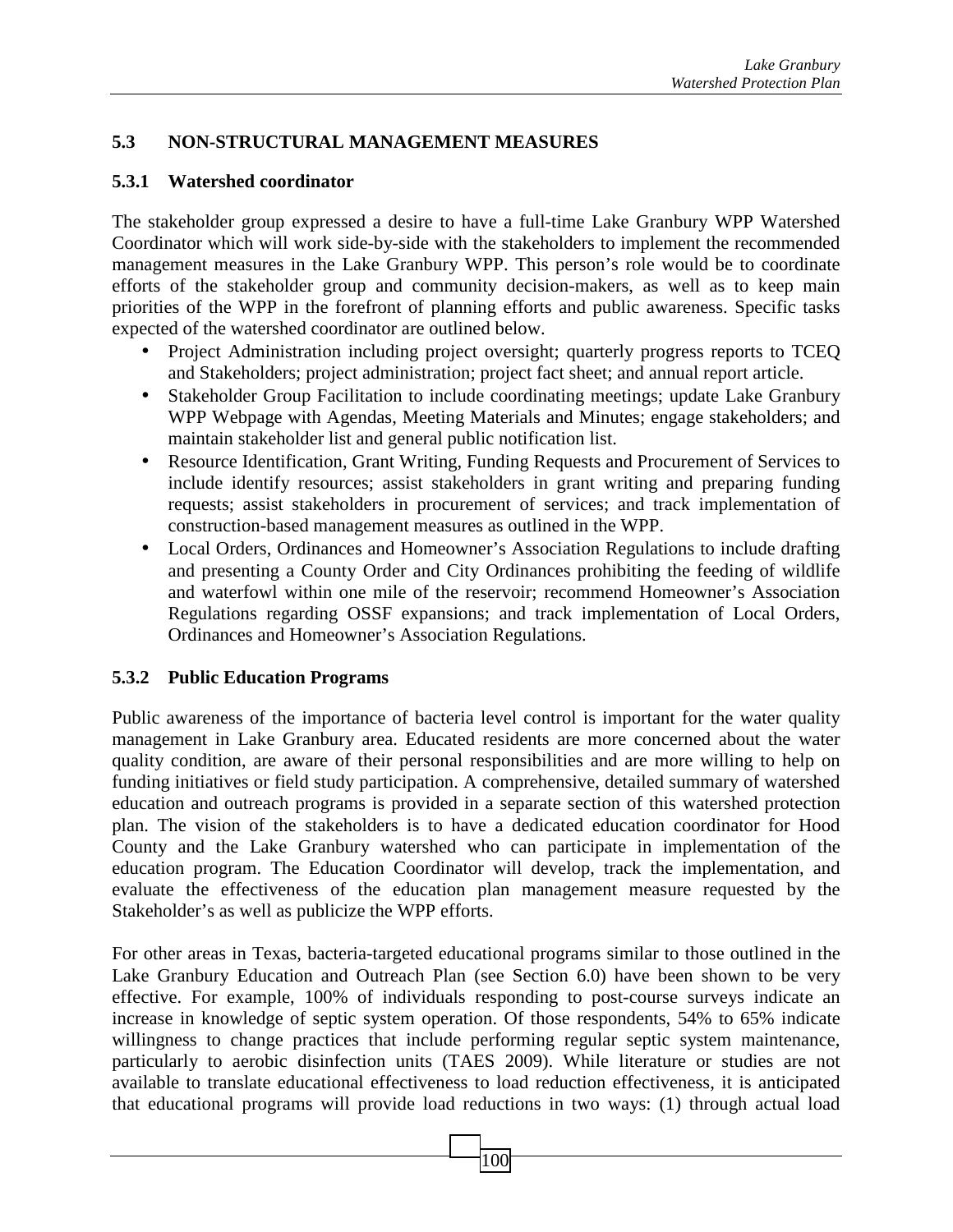reductions realized through increased efforts to repair and maintain OSSF systems, and (2) through increased awareness and participation in associated strategies that manage and reduce bacteria loading (e.g., pet waste or livestock manure management programs).

## **5.3.3 Septic System Maintenance and Record-keeping**

Septic system malfunction is a major potential source of bacteria within the coves of Lake Granbury. By maintaining a septic system regularly and repairing problems as they are discovered, likelihood of malfunction and contamination to receiving waters is less likely. Routine maintenance also extends the longevity of the septic system, reducing costly repairs or replacements.

In practice, septic system management includes routine septic inspections and pump-outs. Conventional septic tanks should be inspected every three years and pumped as needed, or when the tank solids level increases to about 1/3 filled. The inspection and service records can be tracked and reported, particularly in areas with holding tanks requiring frequent pump-outs (this may be weekly pump-outs for full-time residents). A requirement for permit holders to maintain and annually submit pump-out records would promote compliance with existing regulations.

The most significant constraint for this measure would be the limited staff available through the local health departments to perform routine inspections for all systems within the watershed .

## **5.3.4 Pet Waste Management**

Unlike other bacteria sources, pet waste can be simply and economically managed by individual residents. This measure conveys the importance of cleaning up after pets and ensuring proper disposal of pet wastes through the distribution of marketing materials such as signs, radio and TV advertisements, and mail outs.

## **5.3.5 Livestock Manure Management**

Livestock manure, particularly from cattle populations, are a significant source of bacteria and in some areas can be a significant source to Lake Granbury. Runoff from barnyards or livestock areas may have the highest potential of any agricultural operations to contaminate waterbodies. Moreover, livestock access to streams results in direct discharge of bacteria into water. An additional potential source is runoff from fields where manure is applied as fertilizer. The proper collection, storage, transportation, and application of animal waste can significantly reduce potential bacteria contamination.

Agencies such as the local Texas AgriLife Extension agent, NRCS, and SWCD already have programs established to work with individuals to develop conservation plans and seek cost share funding. The Texas Farm Bureau currently maintains a website dedicated to sharing information and providing links to these publicly available resources. The biggest challenge is motivating landowners to voluntarily seek available help. This will be addressed in the Lake Granbury watershed through the educational programs recommended by the stakeholders.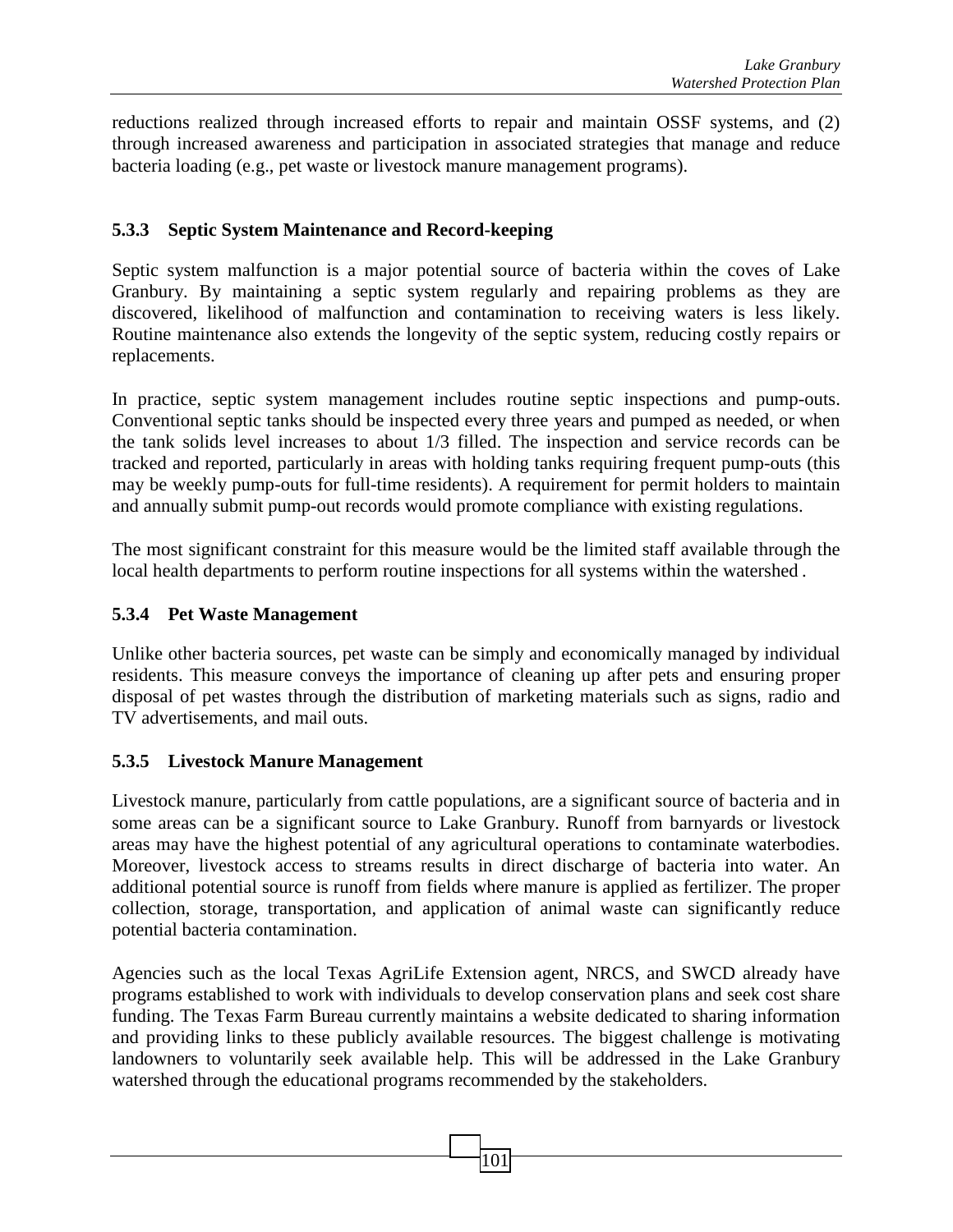## **5.3.6 Other Watershed Management Approaches**

Several other management options were proposed by the Work Group including education on fertilizers and pesticide applications; discouraging waterfowl and other wildlife feeding in the watershed, wildlife control programs such as feral hog bounties; education for property owners of small acreage plots as well as "ranchette" conservation practices; and range management education and incentives for large acreage lands with agricultural practices. The combined effect of implementing these suggestions across the lake and surrounding watershed are anticipated to reduce the bacteria contributions to the lake. In addition, many of these practices will also reduce nutrient contributions arising from the same sources.

# **5.4 STRUCTURAL MANAGEMENT MEASURES**

# **5.4.1 Septic Replacement**

This management measure consisted of replacing aging septic systems, which would minimize potential for bacteria transfer to water bodies. The average life span of a septic system is approximately 20 years and many near-lake subdivisions were established over 25 years ago. Replacement of the drain field is likely required if the system has not been maintained properly over time (e.g., pumped every 3-5 years). Additionally, the design of most existing systems in the area would not meet current standards and all repairs, revisions or replacements must meet current standards.

In the Lake Granbury area, the typical onsite sewage facility consists of a conventional septic tank and drain field. Typically, the soil types in most areas surrounding the lake are not suitable for conventional systems so alternative treatment systems, such as aerobic tanks with drip emitters, would need to be installed if these communities remain on individual OSSFs/OWTFs. More suitable alternative treatment systems are often more expensive than conventional systems and may be a financial burden on the economically disadvantaged citizens in these communities. Because of awareness and collaboration among WPP stakeholders, grant assistance was provided by the Texas Department of Rural Affairs (formerly the Office of Rural and Community Development, ORCA) at the outset of this WPP process. The grant was for replacement of malfunctioning septic systems owned by disadvantaged citizens within the project area.

## **5.4.2 Local Collection Systems**

Another measure that minimizes bacteria transfer to water bodies is installation of communitywide sewage collection systems.

Service pipes for sewage collection are either designed for gravity flow or under low pressure. Gravity lines require a positive slope and are the most efficient collection system. However, gravity collection is less suitable in areas with hilly terrain, negligible slope, within the floodplain or where the water table is high. Given all of these conditions in the vicinity of Lake Granbury, a low pressure system is most appropriate in most areas. Low pressure lines require a grinder pump & water-tight small diameter pipes that minimize wet weather peak flows. The use of small diameter pipe at shallow depths minimizes installation costs. An efficient combination of low pressure and gravity collection could be utilized in some areas where appropriate.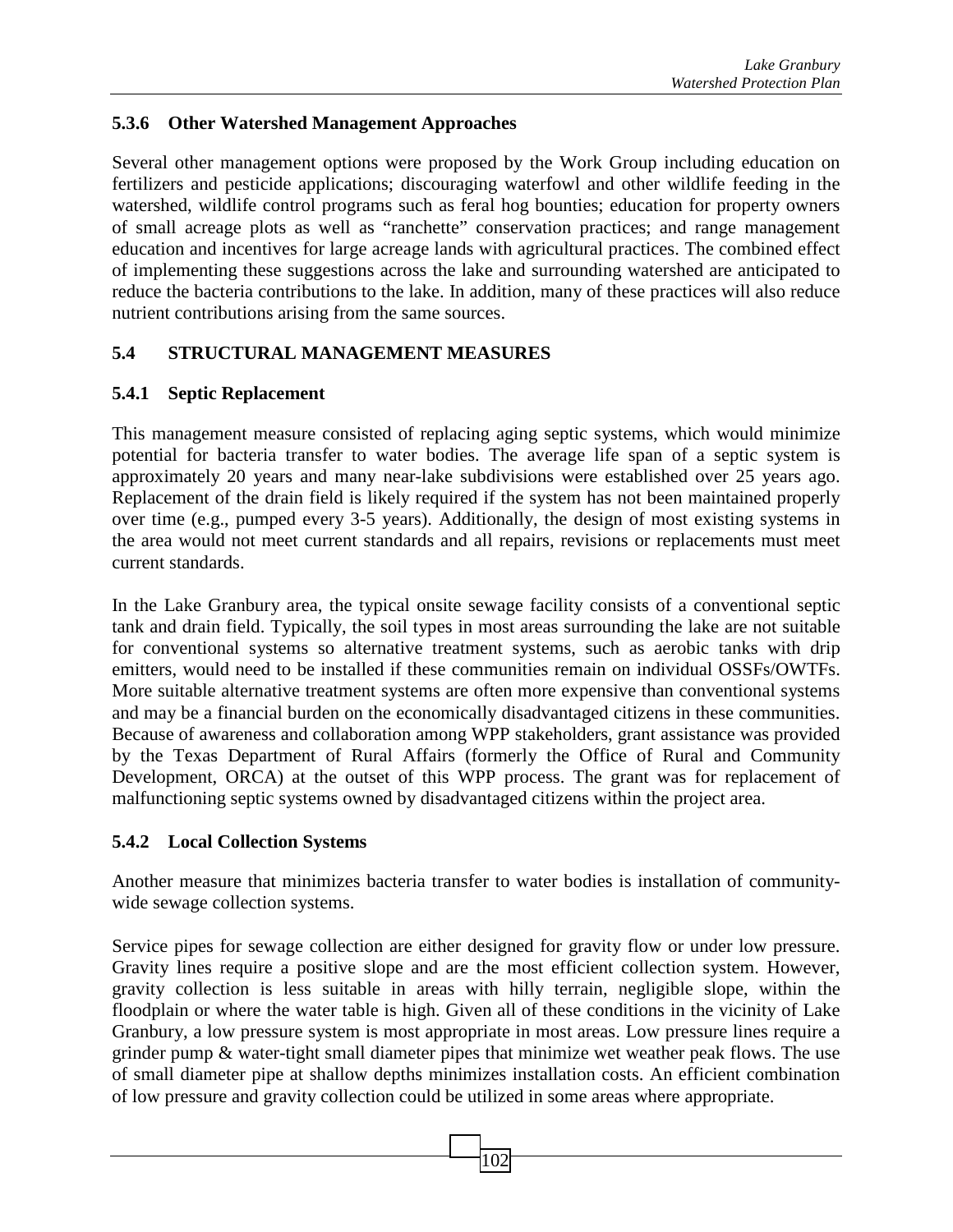For planning-level conceptual design of the collection systems for areas near Lake Granbury, the maximum assumed total dynamic head allowable is 185 feet, wastewater discharge rate for each residence of 200 gallons per day, and one grinder pump per connection (for low pressure lines). Lift stations to deliver waste to off-site Waste Water Treatment Plants (WWTP) are sized per TCEQ regulations for peak design flows.

Once collected, two options were considered for treatment of waste. Construction of a small local package plant may be an efficient option for communities distant from existing treatment infrastructure. For communities near existing or proposed regional treatment facilities, construction of trunk lines and lift stations from the community to the facility may be more efficient and preferred.

## **5.4.3 Local Centralized Wastewater Treatment**

Treatment of waste collected from a small community or subdivision may be handled by a nearby package plant or mini-wastewater plant. These plants are defined as facilities which treat up to 0.5 MGD. These plants are generally steel or concrete construction, depending on anticipated life-cycle need. Steel construction is typically less expensive and has an approximate 20-year lifespan whereas concrete construction has a longer lifespan but is more expensive. This option may be appropriate for communities located long distances away from existing infrastructure or where other physical and economic limitations exist. Stakeholders indicated that vigilant maintenance and operation of these types of small facilities is imperative to reduce threats to the lake if a malfunction were to occur.

## **5.4.4 Regionalized Wastewater Treatment**

Several WWTPs already exist in the Lake Granbury area that could potentially provide treatment capacity to additional communities needing service. The active sewer utilities in Hood County include:

- Acton MUD
- Aqua Texas, Inc.
- City of Cresson (proposed)
- City of Granbury
- Fall Creek Utility Company, Inc.
- Laguna Vista LTD
- Texas H2O, Inc.

Two entities, the City of Granbury and Acton Municipal Utility District (AMUD), currently have additional capacity and/or plans to add future capacity that may help fulfill needs to the Lake Granbury area. In addition to their existing facilities with permitted waste treatment capacity of 2.0 MGD, the City of Granbury (2009) is developing plans for a 10 MGD plant north of Granbury. AMUD has existing treatment capacity on the southeast side of the lake and is currently developing plans to add capacity. Additionally, AMUD has a sewer Certificate of Convenience and Necessity (CCN) on the south west side of the lake so may be able to provide sewer service to that area if funding for infrastructure construction is available and attractive.

103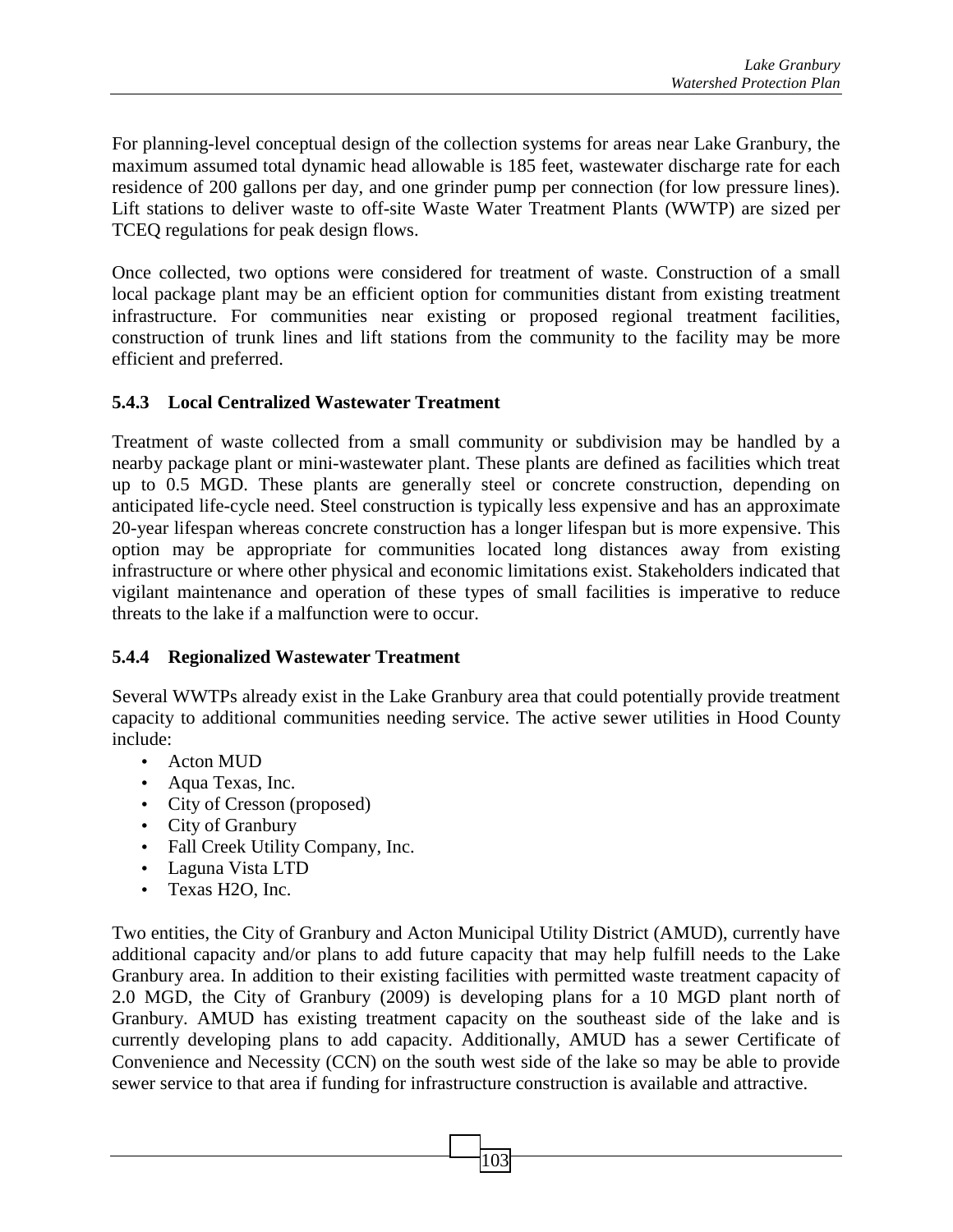# **5.4.5 Cove/Canal Dynamics**

The stakeholders expressed interest in evaluating the effects of construction projects involving modification of existing canal systems that would improve the cove water exchange dynamics. The concept is to improve water movement through coves to decrease stagnant water, encourage "flushing" of pollutants, and improve cove aesthetics. Modification projects could include partial filling or dredging (or some combination of both), or creation of additional connections to the lake to physically change the cove designs.

Some concerns related to the "fill" option are reduction in water frontage, flood zone impacts need to be considered per NFIP Rules, and permitting requirements per USACE 404 and TCEQ 401 Water Quality Certifications. Considerations for the "dredge" option include increasing the depth or water frontage, sediment removal and continued maintenance cycles.

## **5.4.6 Cove Circulation Systems**

To promote water movement and decrease stagnation within canal water bodies, cove circulation systems could be constructed to improve water quality. These systems typically consist of floating water fountains, aeration systems, or more complex systems incorporating pipe network and water intake-discharge components.

A floating fountain feature, the cheapest option, would provide improved circulation to only a small area of the cove near the water surface. This would improve the oxygen in the immediate vicinity of the fountain but not provide any movement or flushing out of pollutants. An aeration system would be comprised of a compressor at the bottom of cove, creating air bubbles and is effective for increasing dissolved oxygen and improving circulation for a larger area than a simple water fountain. These options are not anticipated to provide significant reduction in bacteria levels.

A water intake-discharge system would convey water from the lake and discharge at the head of the canal/cove promoting circulation and flushing. This option requires a more complex design, and more expensive equipment, but could reduce bacteria concentrations in the canals by dilution with low-bacteria concentration lake water.

# **5.4.7 Off-site Drainage Bypass**

Drainage patterns can be modified to redirect runoff away from the canals and coves. This may prevent pollutant loading from pesticides, pet waste, etc. Modifications may include adjustment of infrastructure (swales, culverts, storm drains, etc.) to re-direct the path of stormwater with associated pollutants.

## **5.4.8 Catchment Basin**

Catchment basins are a type of structural management measure to "catch" and temporarily store runoff from the watershed before discharging to the coves or lake. Wet ponds, a type of catchment basin, can be highly effective at reducing both bacteria and nutrient loads if properly

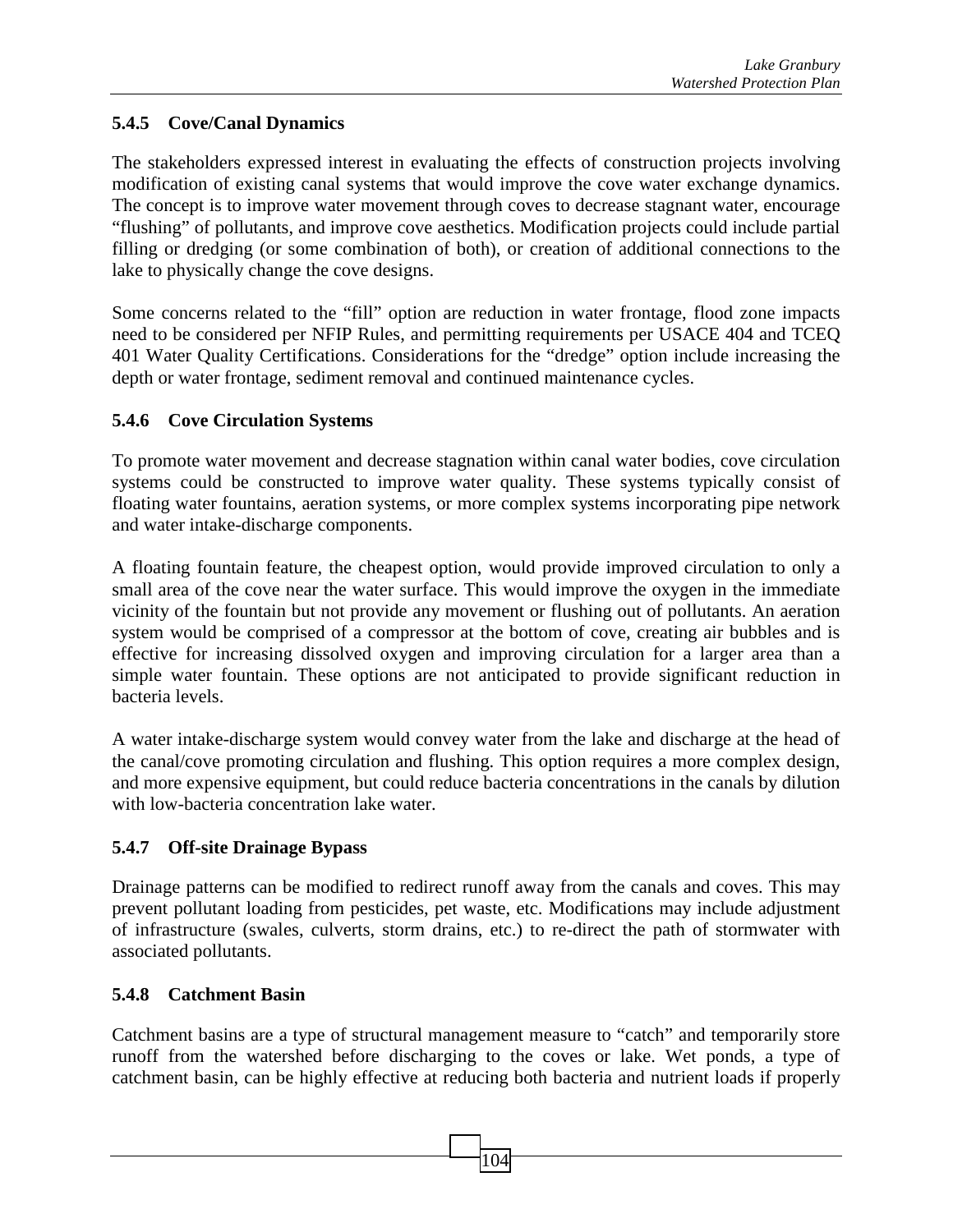designed and maintained. Wet ponds treat runoff constituents by allowing solids to settle and through biological uptake from plants.

## **5.4.9 Vegetative Filter Strips**

A vegetative filter strip (VFS) is an area of vegetation that is intentionally planted to help remove sediment and pollutants from storm water runoff. Engineered strips of vegetation slow and filter runoff allowing plant uptake of nutrients. Similar to sediment capture, bacteria is also trapped by settling allowing exposure and sunlight to facilitate the die-off rate.

# **5.5 CRITERIA FOR EVALUATING ALTERNATIVES**

The stakeholders evaluated all management measure alternatives using four criteria to prioritize and select area-specific best management measures. These criteria included each measure's potential to reduce pollution; time to implement; annualized cost per residence (including O&M); and site-specific feasibility considering constraints.

Funding is not included as a criterion for choosing appropriate management measures but was recognized as one of the most important considerations when it comes to actual on-the-ground implementation. Ability to fund projects will become the primary factor in determining which stakeholder-determined priority management measures become implemented.

## **5.5.1 Pollutant Reduction Potential**

The percent reduction of bacteria level was evaluated using the Lake Granbury models as appropriate for each management measure. For predicting the change in concentration of bacteria considering cove interactions, the lake modeling tools were utilized. Where changes in pollutant source loading were predicted, the results from the watershed modeling tools were utilized. Where these models were not appropriate for determining the effectiveness of management measures and expected reductions, assumptions were based upon researched literature values specific to each management measure.

The current WPP goal is to obtain water quality at or below 53 MPN/100 mL geometric mean concentrations for *E. coli* bacteria. This goal is much more conservative than the state standard of 126 MPN/100 mL and promotes increased recreational health and overall health of the waterbodies. Unfortunately there are limitations in predicting the reductions of concentrations based on model results, and evaluation of model predictions against the numerical goal is challenging. For example, the watershed model determines the total potential bacteria colonies on the land surface on a given day. Logic suggests that a reduction in this total load will result in a reduction in the amount of bacteria transporting into the water body; however, this is not a direct 1:1 reduction in concentration since this would depend upon the size and timing of rainfall events as well as understanding more precisely the die-off mechanisms of the bacteria as they move from one environment (in fecal matter on the land surface) to another (overland runoff and eventually the larger cove waterbody).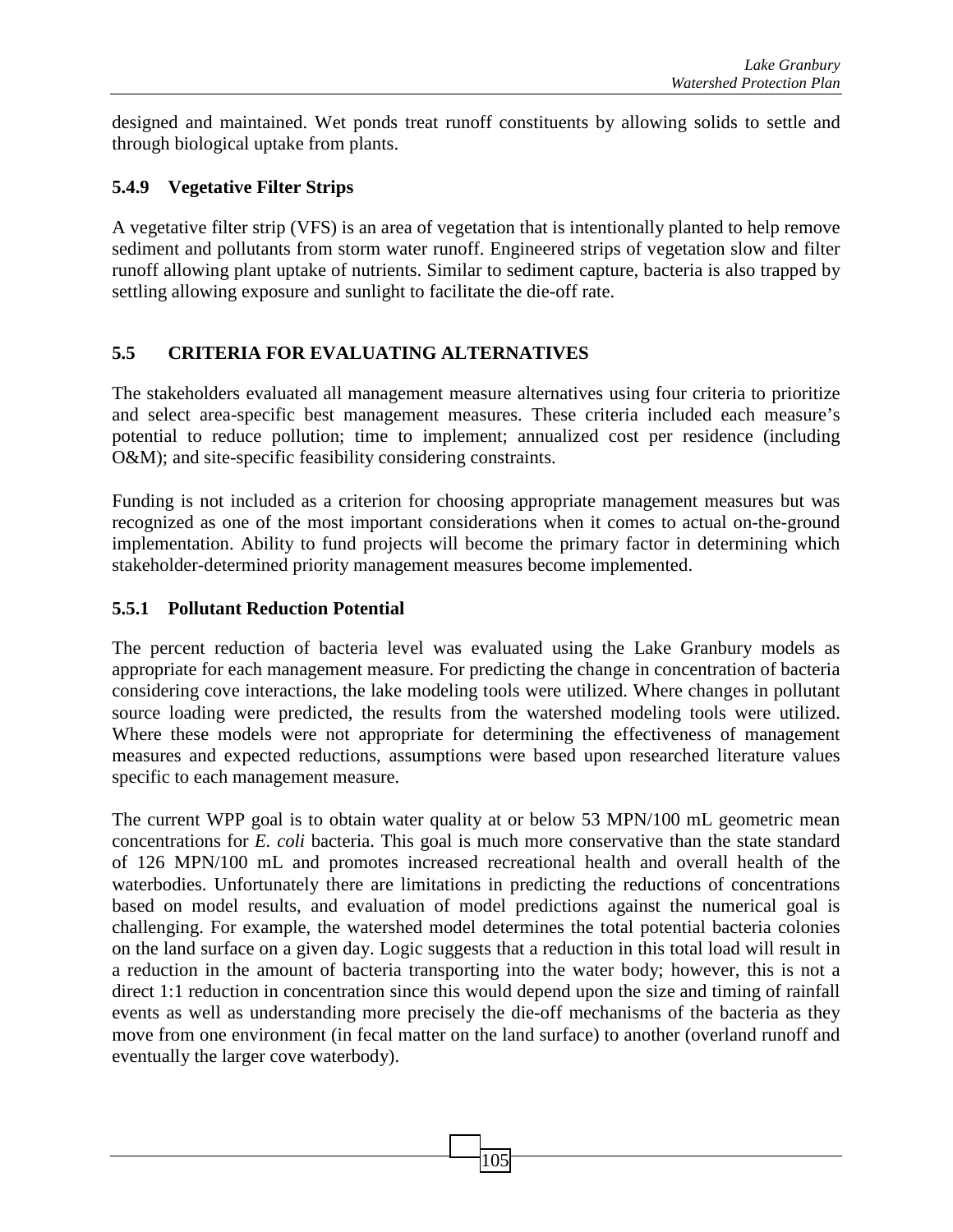The lake modeling tools can predict the expected change in concentration for a given event and change of scenario such as modifying the cove dynamics. The limitation of these models is that they are based upon literature values for input bacteria load but do not account for the variability of bacteria load according to storm event magnitude. Thus these tools are helpful for determining the change of concentration in the cove for constant source concentrations but evaluation of variable bacteria loading is challenging.

Despite the limits of the model predictions, these tools can effectively evaluate which management measures would have the greatest potential for bacteria reduction and ability to achieve stakeholder goals. An example evaluation matrix for possible management measures for the Oak Trail Shores subdivision is provided in Table 26.

## **5.5.2 Cost of Management Measures**

The Lake Granbury WPP Financial Workgroup was formed to evaluate the economic assessment conducted by the project team. Composed of stakeholders or their designees, work group the stakeholders appointed members whom they felt had appropriate experience with finance, economics and proposed management measures. The Financial Work Group met to discuss and evaluate the BRA and EC project team's proposed economic analysis method and assumptions. The Work Group approved the project team's assumptions and approach to estimating costs, as outlined below.

A robust economic model must consider varying cost parameters such as initial capital investment, operation and maintenance costs, interest, and financing. The Equivalent Annual Cost (EAC) method considers these varying parameters in calculating the per-year cost of owning an asset over its entire lifespan (Equation 3). EAC is a common method for comparing alternatives using present value to consider different life cycles, different initial capital, and different O&M expenses (Figure 44).

 $EAC =$ Capital Cost \* Annuity Factor + Net Present Value of O&M Equation 3 *Where*: Annuity Factor =  $r * (1+r)^t / [(1+r)^t - 1]$  $r =$  weighted cost of capital (interest rate)  $t =$  lifespan in years of capital project

The cost of management measures is determined through a series of conceptual designs and assumptions. For example, conceptual collection system layouts were developed for each of the subdivisions; capital cost estimates were developed from materials estimates considering sewer line lengths, preliminary sizes, manhole spacing, lift station sizing and other factors as appropriate. Land costs were estimated where right-of-way or facility construction was anticipated and professional costs were included as associated with design, administration and permitting. A contingency factor was also added to account for unanticipated costs that may arise during a less conceptual design process or during construction.

Operations and maintenance (O&M) costs were developed and applied annually considering life cycle of system components (e.g., grinder pump replacement interval), by industry standard estimates or by estimates provided by stakeholders. Similarly, sources of capital costs included

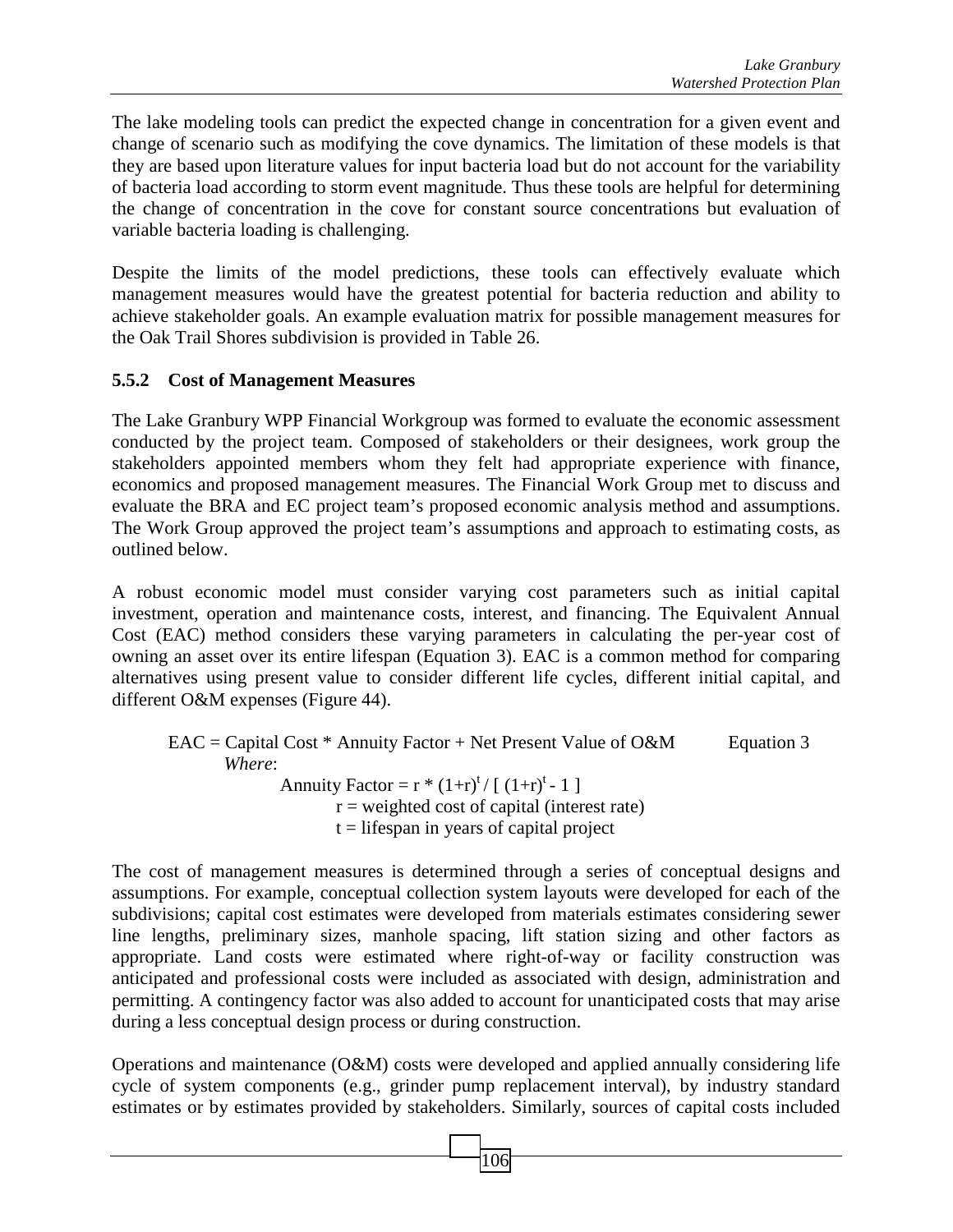information provided by local entities (particularly City of Granbury and AMUD), recent experience in Texas and a materials and labor cost estimating tool RS Means. Appropriate areaspecific adjustments were applied for the project area within Texas.

All cost estimates were based upon 2008 averages. Given the fluctuation and adjustment of financial markets in 2009, significant uncertainty may exist in carrying absolute costs forward into the future. However, since nearly all sectors were affected by the fluctuations, it is anticipated that relative future costs will remain similar to relative 2008 costs.

Finance costs were not included because of uncertainty related to methods of financing projects. Some areas with greatest needs may qualify for grants, low-interest or no-interest government loans. Other areas may need to finance projects entirely based upon tax or bond revenue.

Assumptions specific to each area and each management measure alternative are provided in Appendix F.

To consider economies of scale, the total EAC for each management measure was divided by the number of homes it would benefit. This step allowed for consideration and comparison among different areas having different home densities.



**Figure 44. Diagram of Equivalent Annual Cost Inputs**

The conceptual nature of these cost estimates and the economic instability in 2009 led to uncertainty in future capital costs and finance rates in comparison to historical costs and rates. To keep focus on relative comparative costs between alternative management measures, the EAC is presented as an annualized cost index (Figure 45). The index allows comparison of costs among alternatives (e.g., how much more expensive is one alternative than another) without focus on absolute costs or out-of-pocket dollars. While stakeholders did express considerable interest in absolute anticipated costs, they understood how planning-level conceptual cost estimates are less accurate than an on-the-ground construction bid for a project ready to break ground. So rather than focusing on absolute costs for this planning-level evaluation, the stakeholder group chose to focus on relative costs. The Financial Work Group agreed that the project team's approach to relative cost was suitable for their comparative purposes.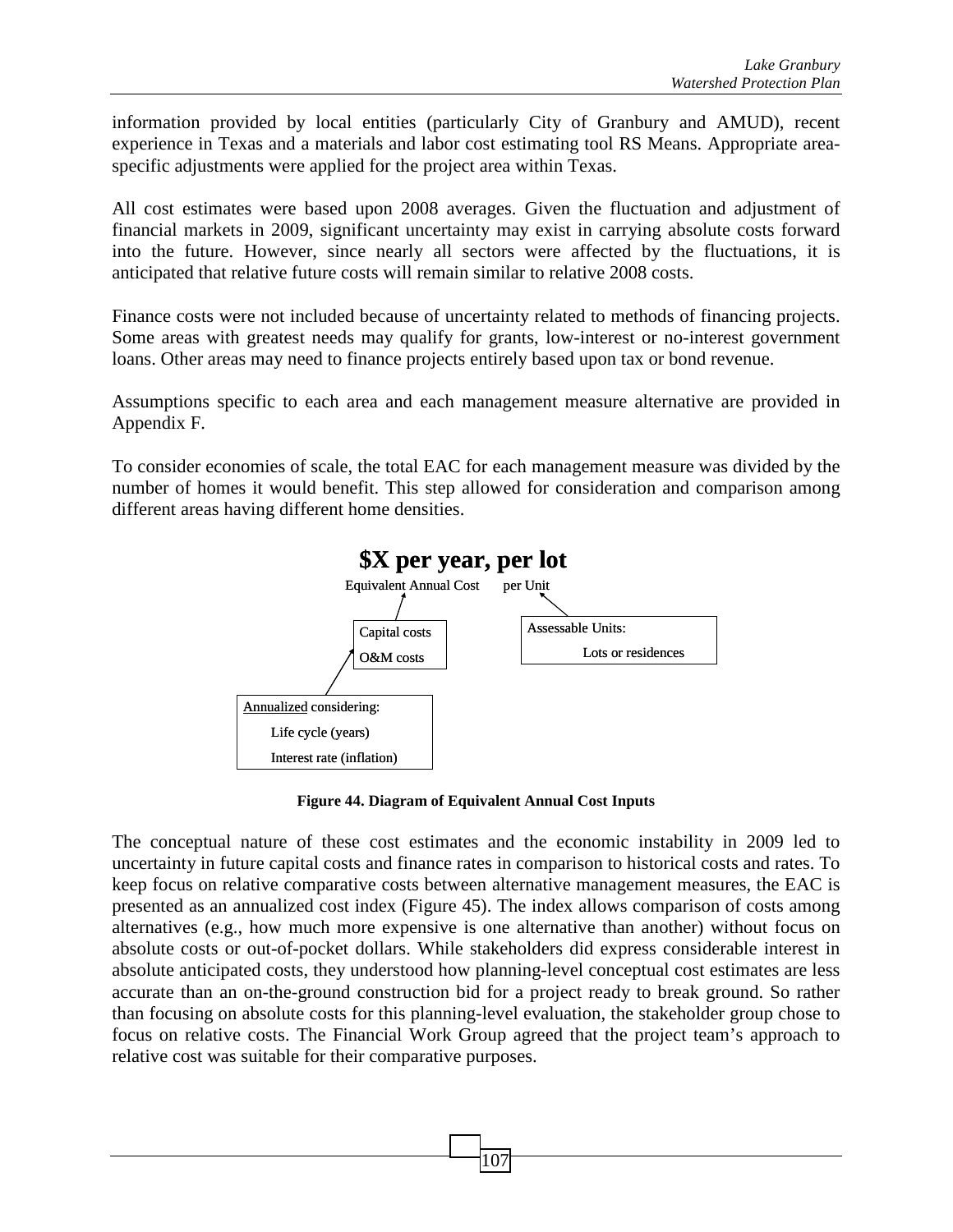#### [maximum\_cost] [alternative\_cost] \_ *alternative COST INDEX* =

#### **Figure 45. Cost Index**

#### **5.5.3 Time to Implement**

An important consideration for planning management measures is the amount of time required to fully implement the measure to achieve full expected bacteria reduction. Depending upon the complexity of the alternative, the evaluation and decision-making steps alone can take considerable time, potentially years. For major projects like construction of multi-million dollar waste treatment facilities, involved parties must formalize agreements to move forward with a particular alternative, conduct conceptual preliminary planning, land acquisition, seek funding, obtain funding, and pursue inter-local agreements to move forward. Permitting (e.g., such as establishing CCN boundaries for new utilities or NPDES permitting) and full engineering designs must be pursued prior to the start of construction.

This factor was used to identify and consider how complex infrastructure may take years to implement, whereas educational measures or placement of a simple water fountain may become implemented in less than a year.

#### **5.5.4 Constraints and Other Considerations**

Throughout the management measures analysis, the feasibility of each measure was considered for each specific site. This evaluation criterion was qualitative which allows stakeholders to address items not easily quantified in other categories. Active participation of stakeholders allowed identification of constraints affecting particular areas. Some examples of design constraints and considerations include compatibility with existing capital improvement plans; compatibility with local ordinances; floodplain considerations; discharge permitting; and navigability within the cove/canal systems.

## **5.6 SELECTION OF MANAGEMENT MEASURES**

This section presents for one area, Oak Trail Shores, an example of how the stakeholders evaluated, selected and prioritized management measures appropriate for including in this WPP. A similar process was completed for each of the remaining areas; corresponding detail for remaining areas is included in Appendix F.

Numerous management approaches were considered for the Oak Trail Shores area because of the complicated interaction of drainage patterns, lot density, development patterns and subdivision age. Other subdivision areas exhibit different characteristics than Oak Trail Shores; this generally resulted in fewer management measures being evaluated for the other areas.

A matrix table summarizing the four major evaluation criteria (i.e., bacteria reduction, time to implementation, cost index and constraints) was developed (Table 26). The list of alternatives was sorted first according to bacteria reduction potential, then according to cost index, then

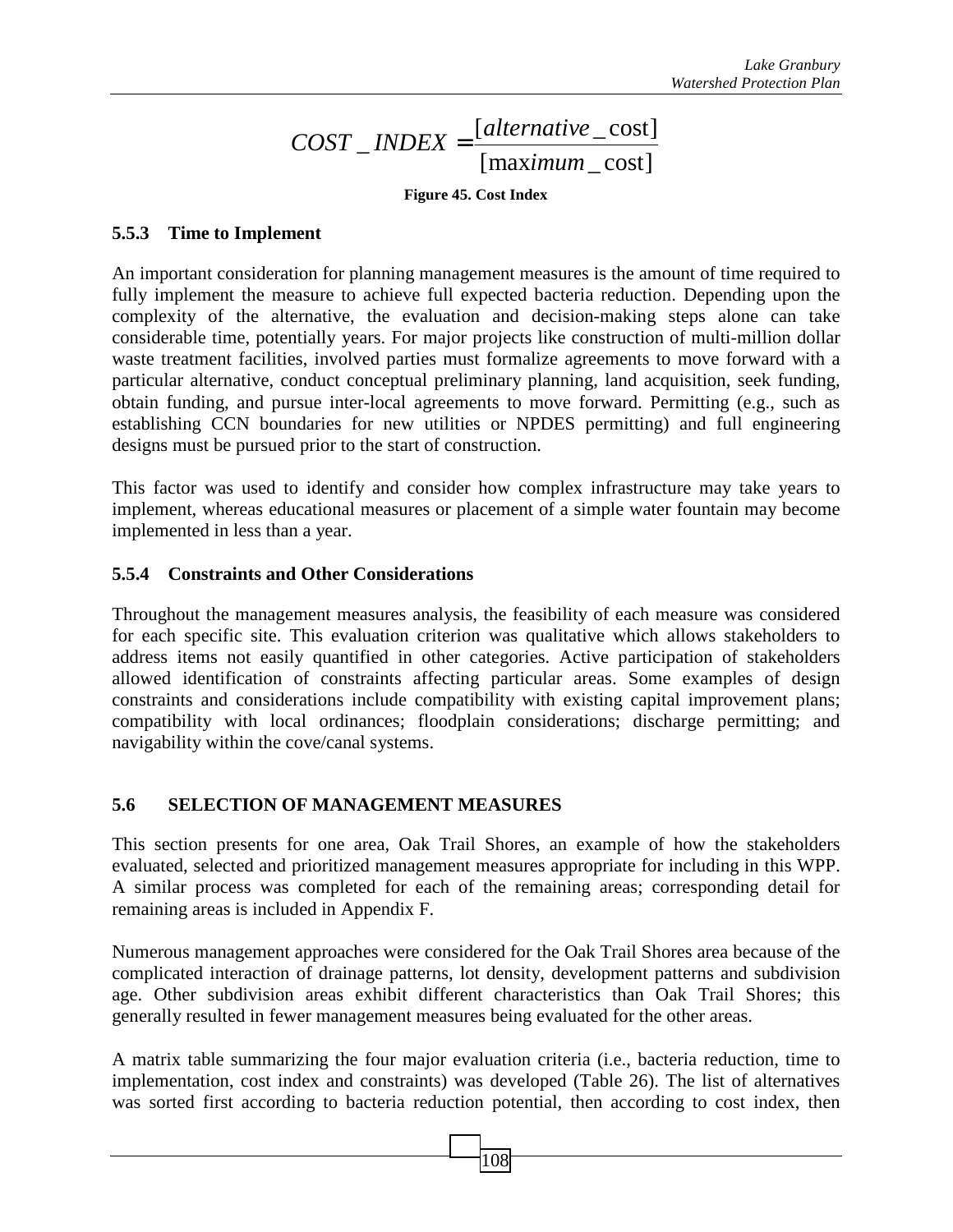according to implementation time. Additional considerations and constraints were discussed as they related to feasibility of implementation. Bacteria reduction associated with educational programs was not quantified in this exercise; however, all stakeholders are in strong support of educational initiatives. While stakeholders anticipate load reductions based upon studies showing the effectiveness of related educational programs in changing public practices (e.g., TAES 2009), their expectation of the magnitude of load reduction is realistic in that anticipated educationbased reductions are not as high as those anticipated from structural measures.

Stakeholders compared and considered management measure alternatives, giving higher priority to measures targeting reductions in source bacteria (e.g., sewage collection systems). Lower priority was given to measures targeting infrastructure changes resulting in reduced bacteria concentrations without reducing source bacteria (e.g., re-routing stormwater drainage, or increasing circulation within cove water bodies).

Significant input was provided by HOA members in this area resulting in additional management measures being considered and incorporated into the priority list. A priority should be to promote HOA regulations requiring, prior to HOA approval, health department approval of plans to increase the size of any existing dwelling.

While priority management measures for each area were not explicitly identified, discussion and evaluation of area-specific alternatives, in conjunction with identification of priority areas, led to development of the list of regional priorities in Section 5.1.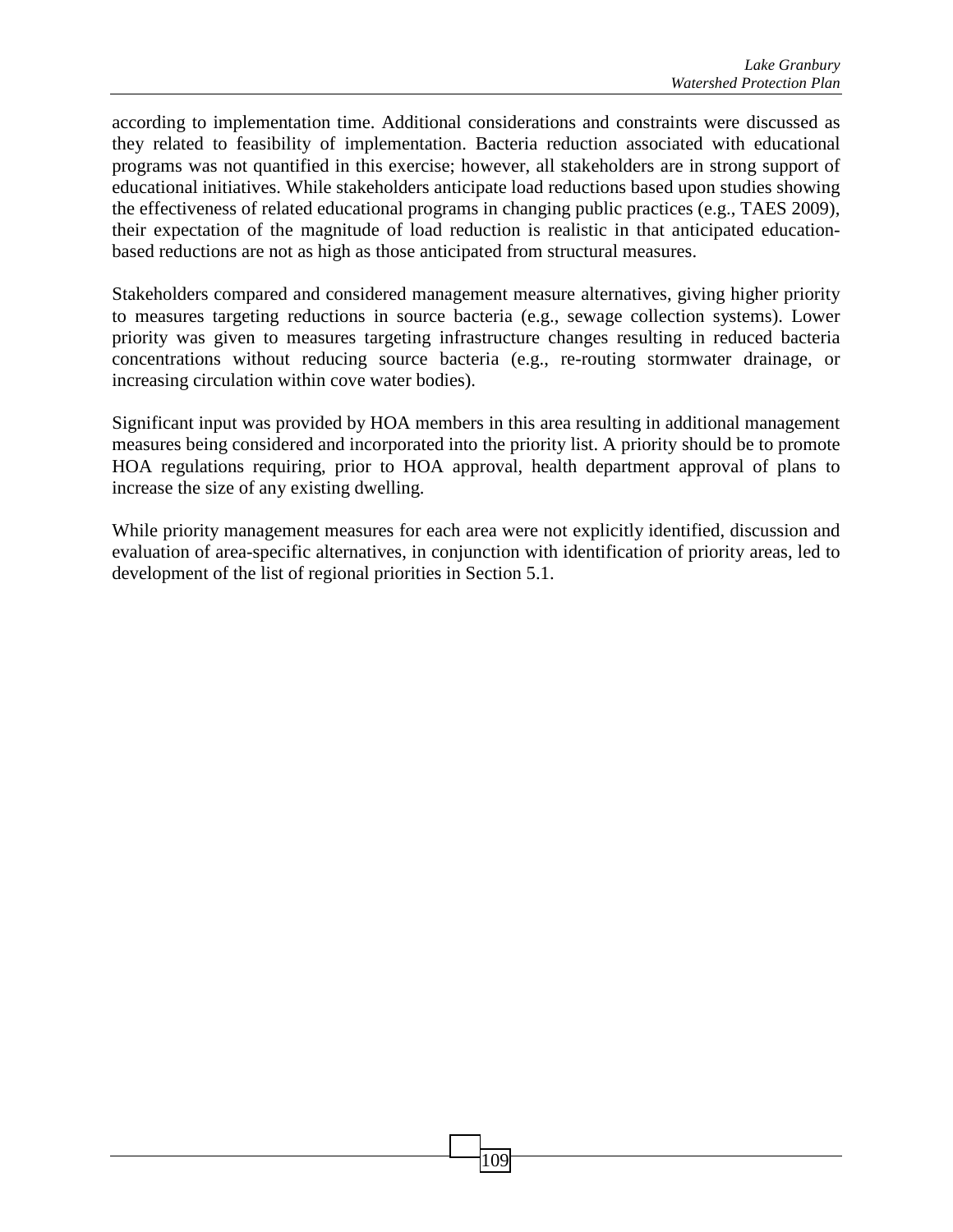| Area                                 | <b>BMP Alternative</b>                                    |                    | % Reduction<br><b>Bacteria</b> | Time to<br>Implement | Equivalent<br><b>Annual Cost</b><br>index | Cost/<br><b>Reduction</b><br><b>Ratio</b> | Feasibility<br>(Constraints/<br><b>Considerations)</b>                    |
|--------------------------------------|-----------------------------------------------------------|--------------------|--------------------------------|----------------------|-------------------------------------------|-------------------------------------------|---------------------------------------------------------------------------|
| Trail Shores<br>units<br>,653<br>Oak | Cove Dynamics:                                            | Dredge, Add Outlet | 65%                            | $2-5$ yrs            | 0.84                                      | 1.29                                      | Does not address                                                          |
|                                      | Regional Wastewater Treatment (include neighboring areas) |                    | 54%                            | 10-15 yrs            | 0.26                                      | 0.48                                      | source(s);                                                                |
|                                      | ocal Centralized Wastewater Treatment - Aggregate         |                    | 54%                            | $5-10$ yrs           | 0.33                                      | 0.62                                      |                                                                           |
|                                      | <b>Regional Wastewater Treatment</b>                      |                    | 54%                            | 10-15 $yrs$          | 0.35                                      | 0.66                                      |                                                                           |
|                                      | Local Centralized Wastewater Treatment - Independent      |                    | 54%                            | $2-5$ yrs            | 0.38                                      | 0.71                                      |                                                                           |
|                                      | Drainage Re-route                                         |                    | 51%                            | $<$ 1 yr             | 0.07                                      | 0.14                                      |                                                                           |
|                                      | Septic System Replacement                                 | Section 1          |                                |                      | 0.38                                      | 0.94                                      |                                                                           |
|                                      |                                                           | Section 3          |                                |                      | 0.73                                      | 1.81                                      |                                                                           |
|                                      |                                                           | Section 2          | 41%                            | $<$ 1 yr             | 0.50                                      | 1.24                                      |                                                                           |
|                                      | Cove Circulation: Intake/Discharge                        |                    | 39%                            | $1-2$ yrs            | 0.20                                      | 0.51                                      | Infrastructure may<br>impede navigation;<br>Does not address<br>source(s) |
|                                      | Cove Dynamics:                                            | Dredge             | 30%                            | $1-2$ yrs            | 0.57                                      | 1.91                                      | Does not address<br>source(s)                                             |
|                                      | Septic Maintenance and Education                          |                    |                                | $<$ 1 $\vee$ r       |                                           |                                           |                                                                           |
|                                      | Pet Waste Education                                       |                    |                                | $<$ 1 $\vee$ r       |                                           |                                           |                                                                           |
|                                      | Septic Management (records, inspectors)                   |                    |                                | $1-2$ yrs            |                                           |                                           |                                                                           |
|                                      | Waterfowl and Wildlife Feeding Ordinances                 |                    |                                | 1-2 yrs              |                                           |                                           |                                                                           |

**Table 26. Example matrix of alternative management measures, Oak Trail Shores Subdivision** 

 $110$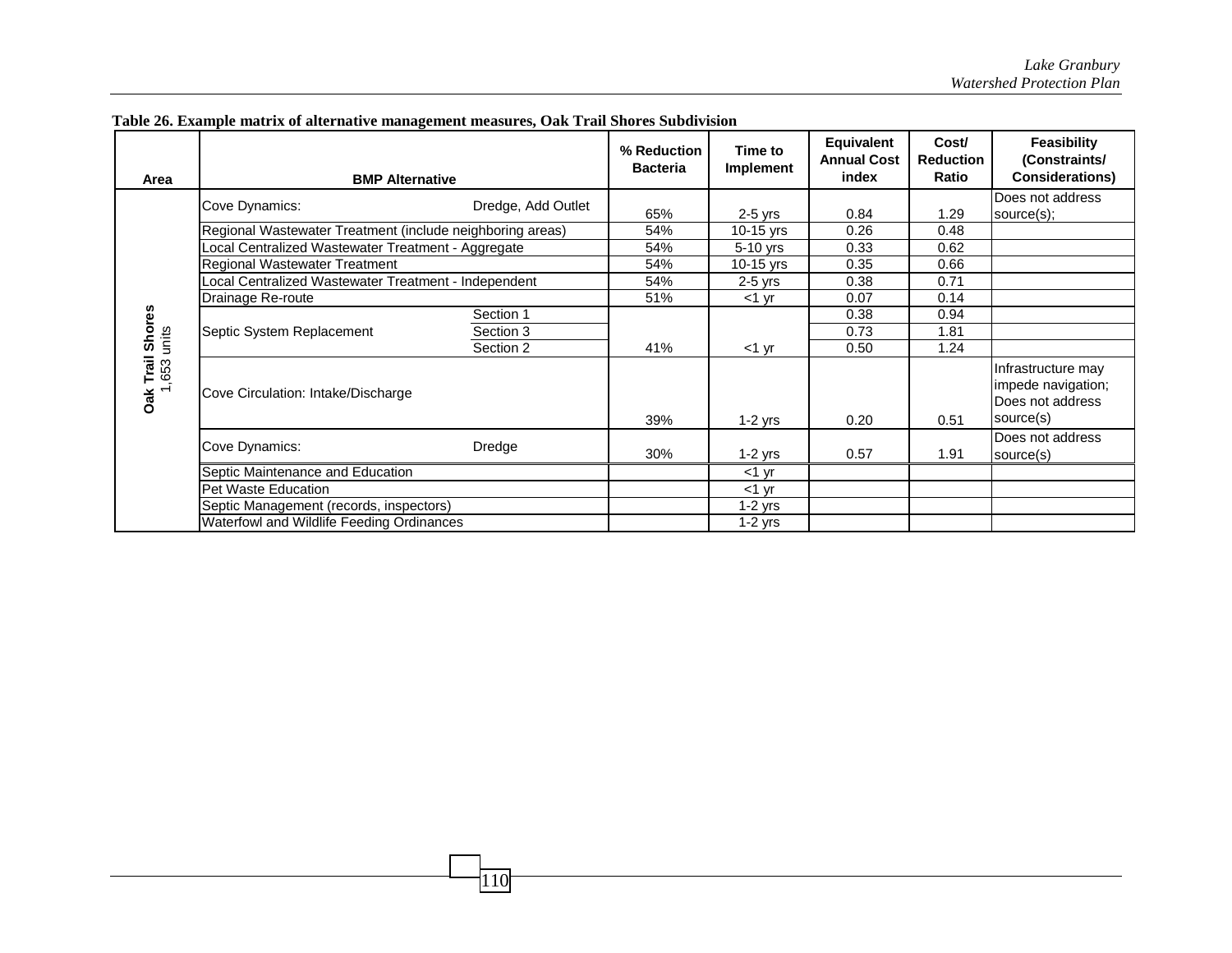# **5.7 SELECTION OF PRIORITY AREAS**

Recognizing that resources may not be available to implement management measures for all of the areas in the near timeframe, the stakeholders prioritized which areas they felt should be addressed first (Table 27). Prioritization of areas was based largely upon existing bacteria levels in comparison to the identified goal of 53 MPN/100mL. Additional consideration was given to areas located near existing facilities capable of satisfying needs, or to subdivision groups that could benefit from economies of scale.

For example, Indian Harbor is not the top priority despite the highest bacteria levels. The most likely source of bacteria is from septic systems, so a collection system and treatment plant would provide the best potential reduction in bacteria; however, treatment facilities would need to be developed for this area since none currently exist or are proximal. Adjacent areas (Ports O' Call and Rough Creek Cove) should be considered during development of plans for new facilities, so are at the same priority level.

In contrast, higher priority areas currently have plans under way to provide service (Port Ridglea East) or have near-by existing sewer lines with sufficient capacity (Oak Trail Shores and Sky Harbor). In addition, both Oak Trail Shores and Sky Harbor areas have multiple potential bacteria source mechanisms that may require multiple management measures to address; these areas may take more work and resources to achieve improvements than Indian Harbor.

Acton Municipal Utility District (AMUD) provided the following information in consideration of prioritizing efforts: For each of the last 3 years, AMUD has filed an IUP with the TWDB under the CWSRF to provide first time sewer service for residents of Port Ridglea East, Port Ridglea West, Nassau Bay II and Holiday Estates – all within a single project. Just as Ports O' Call and Rough Creek Cove have been tied closely with Indian Harbor in this table due to their close proximity to each other, the Nassau Bay II, Holiday Estates, Sandy Beach and Port Ridglea West should be tied closely with PRE. Receiving facilities are already in close proximity to this area, a concept plan with related costs has been developed, and the project could move quickly given adequate funding.

## **5.8 SOURCES OF FUNDING**

Successful implementation of management measures outlined in the Lake Granbury Watershed Protection Plan is dependent on acquisition of funding. Some high priority measures will require significant funding for both initial implementation as well as future sustainability. Other management measures may only need minor adjustments to current activities. Traditionally, funding is available at the federal, state and local levels of government. Creative approaches to satisfying funding requirements (e.g., matching) will be needed. A number of potential funding sources should be investigated; a collection of some potential funding avenues are provided in Appendix G.

The stakeholder group was provided with information on several relevant programs. Staff from state and federal funding agencies made presentations during stakeholder wpp meetings.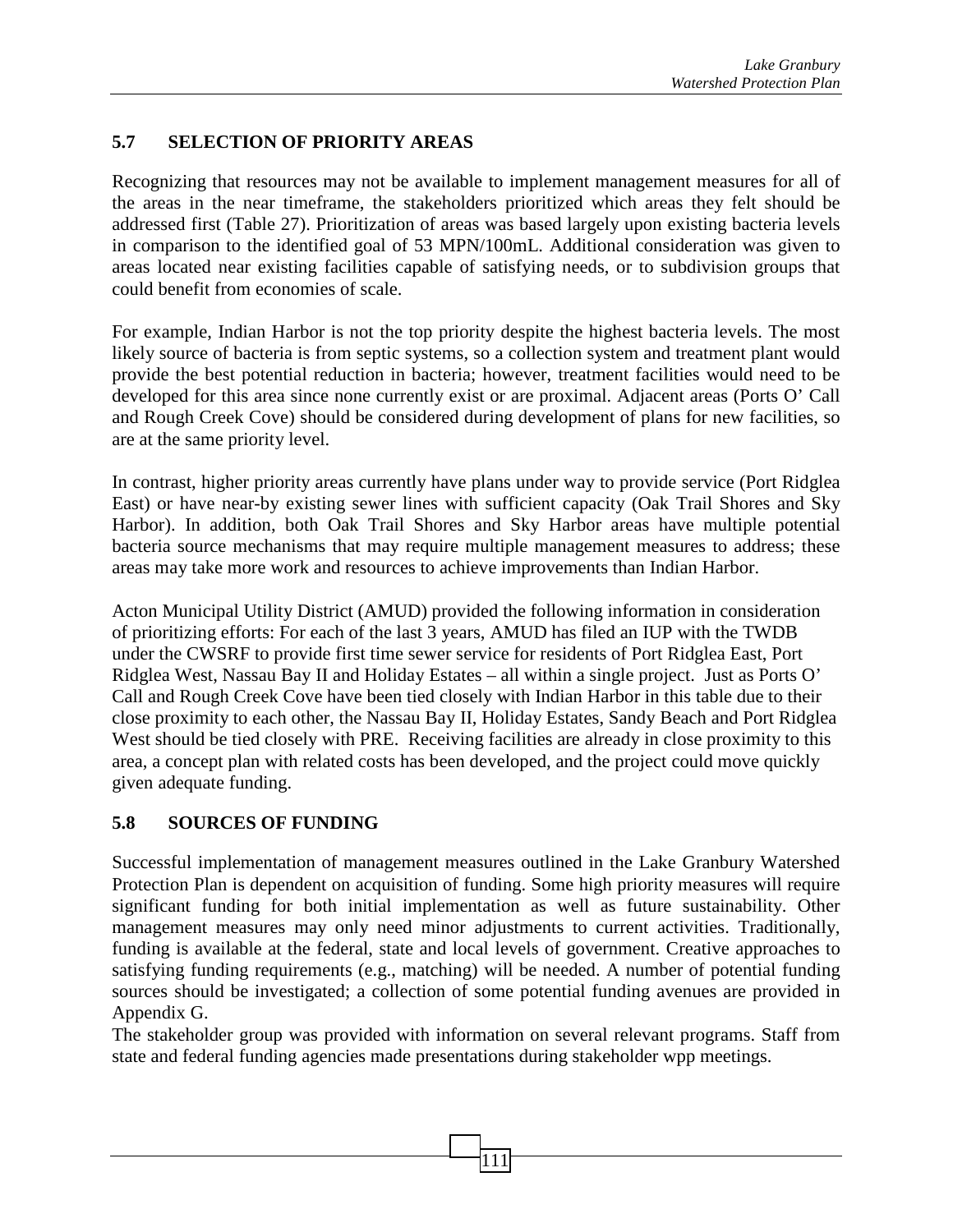| rabic 27. r riority areas and bacteria concentrations (geomean in Mr ry room) |                           |                             |                                           |                                          |                                                 |                  |
|-------------------------------------------------------------------------------|---------------------------|-----------------------------|-------------------------------------------|------------------------------------------|-------------------------------------------------|------------------|
|                                                                               | E. coli<br>Range<br>(MPN/ | Geometri<br>c Mean<br>(MPN/ | $\frac{0}{0}$<br><b>Sample</b><br>s Above | $\frac{0}{0}$<br><b>Samples</b><br>Above | $\frac{0}{0}$<br><b>Samples</b><br><b>Above</b> | Stake-<br>holder |
| Area                                                                          | 100mL)                    | 100mL                       | 53                                        | 126                                      | 394                                             | Priority*        |
| Port Ridglea East                                                             | $1 - >2420$               | 73                          | 58%                                       | 31%                                      | 10%                                             | 1                |
| Oak Trail Shores                                                              | $1 - >2420$               | 70                          | 50%                                       | 34%                                      | 17%                                             | $\overline{2}$   |
| Sky Harbor                                                                    | $1 - 24000$               | 63                          | 50%                                       | 29%                                      | 14%                                             | $\overline{3}$   |
| Indian Harbor                                                                 | $1 - >2420$               | 71                          | 55%                                       | 29%                                      | 11%                                             | $\overline{4}$   |
| Ports O' Call                                                                 | $1 - 170$                 | 9                           | 10%                                       | 2%                                       | 0%                                              | $\overline{4}$   |
| Rough Creek Cove                                                              | $1 - 249$                 | $8\,$                       | 9%                                        | 4%                                       | 0%                                              | $\overline{4}$   |
| Nassau Bay II                                                                 | $1 - 921$                 | 27                          | 36%                                       | 16%                                      | 3%                                              | 5                |
| Port Ridglea West                                                             | $1 - 1120$                | 26                          | 28%                                       | 14%                                      | 5%                                              | 5                |
| <b>Holiday Estates</b>                                                        | $1 - >2420$               | 25                          | 32%                                       | 17%                                      | 2%                                              | 5                |
| <b>Blue Water Shores</b>                                                      | $1 - >2420$               | 37                          | 36%                                       | 23%                                      | 9%                                              | 6                |
| <b>Walnut Creek</b>                                                           | $7 - >2400$               | 124                         |                                           | 48%                                      | 20%                                             | $\overline{7}$   |
| <b>Rolling Hills Shores</b>                                                   | $1 - >2420$               | 27                          | 35%                                       | 24%                                      | 13%                                             | 8                |
| <b>Arrowhead Shores</b>                                                       | $1 - 1733$                | 14                          | 19%                                       | 8%                                       | 5%                                              | 8                |
| Canyon Creek Cove                                                             | $1 - 2400$                | 8                           | 9%                                        | 5%                                       | 6%                                              |                  |
| <b>Waters Edge</b>                                                            | $1 - 1986$                | 17                          | 22%                                       | 10%                                      | 3%                                              |                  |
| <b>Mallard Pointe</b>                                                         | $1 - 410$                 | 9                           | 16%                                       | 11%                                      | 2%                                              |                  |
| Long Creek                                                                    | $10 - 24000$              | 156                         |                                           | 43%                                      | 25%                                             |                  |
| <b>Strouds Creek</b>                                                          | $8 - 2400$                | 105                         |                                           | 34%                                      | 20%                                             |                  |
| <b>Rucker Creek</b>                                                           | $5 - 6100$                | 100                         |                                           | 36%                                      | 23%                                             |                  |
| <b>Robinson Creek</b>                                                         | $4 - 2400$                | 76                          |                                           | 30%                                      | 16%                                             |                  |
| Lambert Branch                                                                | $1 - 1600$                | 22                          | 29%                                       | 11%                                      | 4%                                              |                  |
| <b>Brazos River at Lake</b><br><b>Country Acres</b>                           | $1 - 8665$                | 28                          |                                           | 25%                                      | 20%                                             |                  |
| Lake Granbury at Business<br>377                                              | $1 - 1400$                | 6                           | 7%                                        | 4%                                       | 1%                                              |                  |
| Lake Granbury at 51                                                           | $1 - 2400$                | 5                           | 8%                                        | 7%                                       | 2%                                              |                  |
| Lake Granbury Dam                                                             | $1 - 326$                 | $\overline{2}$              | 2%                                        | 2%                                       | 0%                                              |                  |

**Table 27. Priority areas and bacteria concentrations (geomean in MPN/100mL)** 

Data through May 2010

\*Ranking per October 2009 Stakeholder Meeting

| Table 288. E. coli Reductions Needed by Area to Meet Stakeholder Goals |  |
|------------------------------------------------------------------------|--|
|------------------------------------------------------------------------|--|

| Area                    | % E. coli Reduction |
|-------------------------|---------------------|
| Port Ridglea East       | 27                  |
| <b>Oak Trail Shores</b> | 24                  |
| Sky Harbor              | 16                  |
| Indian Harbor           | 24                  |
| <b>Walnut Creek</b>     | 57                  |
| Long Creek              | 66                  |
| <b>Strouds Creek</b>    | 49                  |
| <b>Rucker Creek</b>     | 47                  |
| <b>Robinson Creek</b>   | 30                  |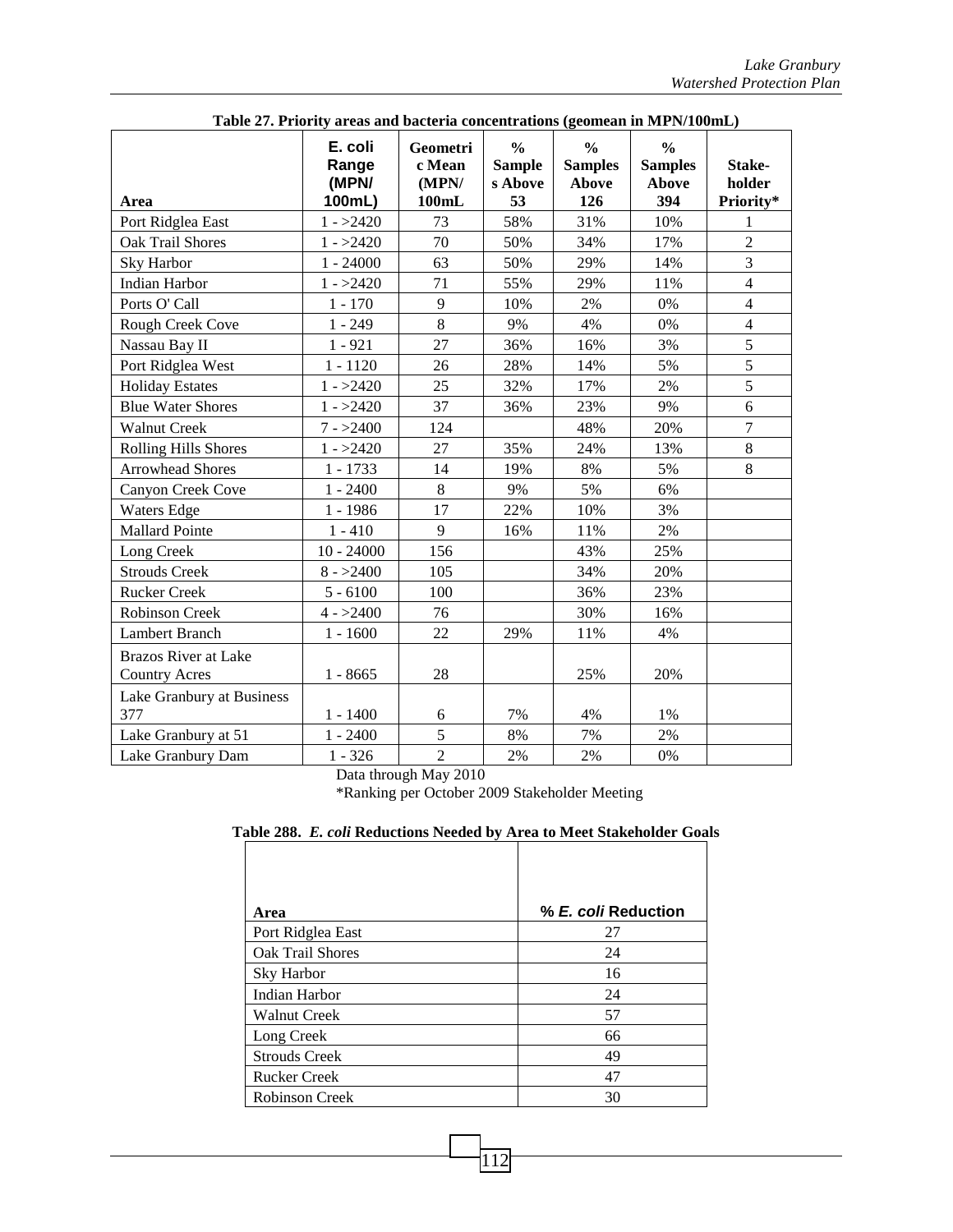USDA Rural Development has a Hood County specialist. Rural Development offers infrastructure (collection and treatment facilities) funding in two general classes: low interest loans and grants for small municipalities, and low interest loans and grants for qualifying individual low-income homeowners.

USDA Natural Resources Conservation Service (NRCS) also has a Hood County representative. The NRCS works with voluntary individuals and can provide technical assistance and in some cases cost-sharing. The EQIP program may provide funding to landowners for management of grazing lands and the WIP program may provide funding to landowners for management of wildlife areas. These programs generally apply to rural, rather than residential, areas; however, groups of landowners may choose to band together to collectively manage a number of small properties.

The Texas Department of Rural Affairs offers grants to city or county entities for community development projects like installation of water and sewer services, or related infrastructure. Funding is also available for low to moderate income areas for residential repairs or upgrades of treatment systems and yard lines.

The Texas Water Development Board (TWDB) has a number of low-interest loan programs for infrastructure development programs through the Clean Water State Revolving Fund (CWSRF).

In addition to local matching funds as required by some of the federal and state programs, local communities may also have the ability to independently fund some implementation strategies. The local city, county, and other jurisdictional districts have more flexibility and can be creative in their approaches for funding. Additionally, local funding can be quicker to acquire and would not have outside competition for funding.

## **5.9 POTENTIAL FUNDING NEEDS AND SOURCES**

The primary management measure recommended by the LGWPPSC to eliminate bacteria sources impacting the canals of Lake Granbury is the long-term development of a regional wastewater collection system. The LGWPPSC feels this is best way to protect the lake into the future and to eliminate the concern of fecal contamination in the canals. This is an ambitious goal that will take many years to implement and will require extensive funding assistance to local communities and service providers from both state and federal sources. Some areas close to existing infrastructure, like Port Ridglea East, can be served in the near term but others, due to cost, terrain, remote citing, size of potential service area and/or lack of existing, nearby infrastructure may take up to 20 years to develop and fund.

Sewage treatment will most likely be provided by the City of Granbury, in the central and northern portion of the lake and the southern portion will most likely be serviced by AMUD. However, given the large potential service areas both the City of Granbury and AMUD will need significant financial assistance to expand their existing wastewater treatment systems to service lakeside communities. This assumption regarding most likely providers is based on the locations of existing sewage treatment facilities, sewage collection lines and existing Certificates of Convenience and Necessity for sewage service and in no way requires the City of Granbury or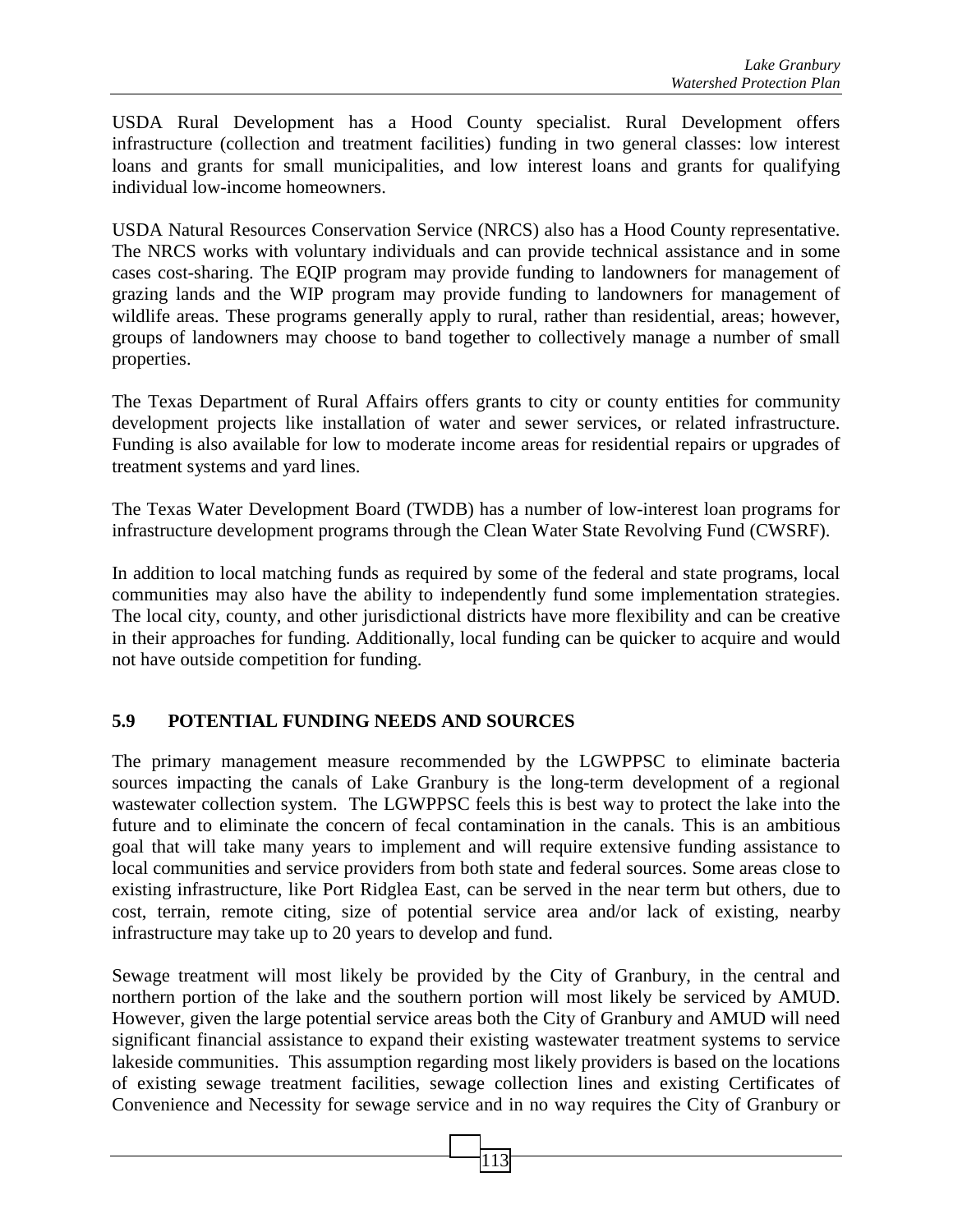AMUD to provide these services. Other existing or new entities may be able to provide effective wastewater treatment to lakeside communities in priority areas.

Based upon all of the assumptions and estimates described in other sections of this report, the aggregate capital cost of implementing wastewater collection and treatment infrastructure to serve approximately 4,200 lots located within priority areas is estimated at \$59 million. To include areas adjacent to or between priority service areas (as would be anticipated to occur to take advantage of economies of scale), increases the total capital cost to an estimated \$107 million and serves approximately 9,700 households.

Another strategy evaluated but rejected by the stakeholders was replacement of existing OSSF systems with new OSSF systems. The aggregated cost to replace 2,500 existing systems in all priority areas (considering characteristics unique within each area) is estimated at approximately \$38,000,000. Additionally, the actual ability to replace all existing OSSF systems is highly limited in many areas due soil characteristics and lot sizes that are not compliant with current state regulations and local orders and ordinances. Stakeholders felt that strategies to provide collection and treatment services to priority areas would be more effective than replacement strategies at providing long-term reductions to bacteria loading. The preferred collection and treatment strategies more efficiently accommodate future growth anticipated in these priority areas and, because of increased operational oversight, are less likely to exhibit problems throughout the infrastructure life cycle.

These estimated costs represent an aggregation of several component projects in priority areas; it is anticipated that several different applications would be necessary to encompass all priority communities. Each estimated capital cost represents providing new sewer service to areas currently served by on-site sewage facilities (OSSFs), and also represents regionalization of treatment facilities to the extent evaluated in this report. If options representing construction of a number of smaller facilities (e.g., a package plant near Rolling Hills Shores [RHS] in lieu of connecting to RHS to City of Granbury service) are implemented then costs are anticipated to be higher.

Possible funding sources for these infrastructure projects include USDA Rural Development and programs through TWDB including CWSRF and Rural Water Assistance Fund (RWAF). For particular priority areas that may meet stringent, competitive criteria, possible funding sources may also include Community Development Block Grants from Texas Department of Rural Affairs and TWDB Economically Distressed Area Program (EDAP).

Other management measures target installation of structural best management practices within the watershed to control non-point pollution. An estimated cost of both vegetative filter strips (RHS) and improvements to drainage infrastructure (OTS) is \$175,000. Additional estimated cost to construct all identified catchment basins is \$5.2 million dollars. Funds to address nonpoint source pollution through these management measures may be sourced from federal 319h funding. EPA Targeted Watersheds Grant Program funding may also be available for projects meeting award criteria.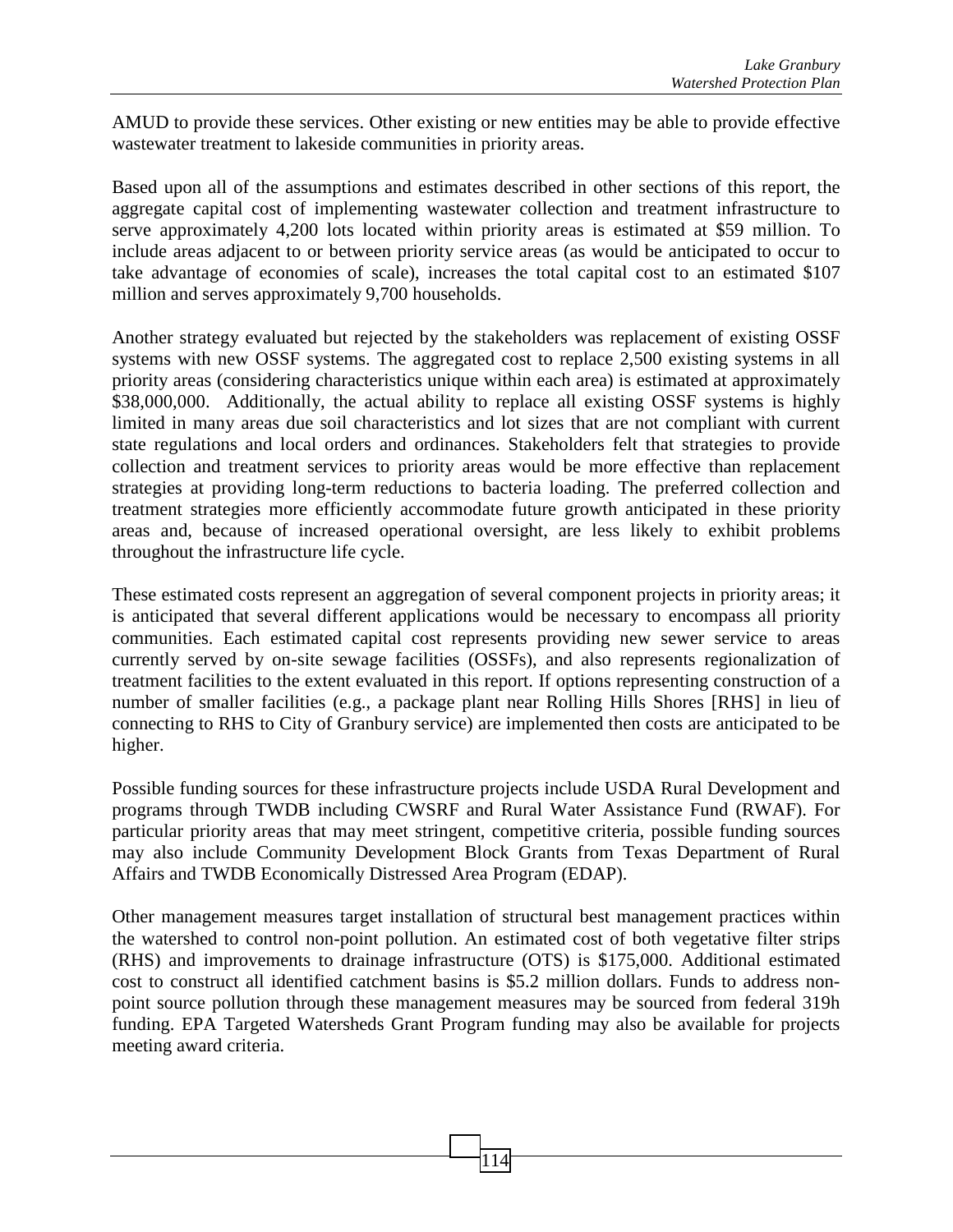Watershed coordination and educational measure costs are estimated to be at least \$350,000 dollars over the first 3 years; these first three years would be used to investigate and secure grant or loan funding as well as implement the educational plan. The federal 319h program is anticipated to be a partner source of funding for watershed coordination and education. For watershed coordination, the EPA Environmental Justice Small Grants Program may be another source of funding. For educational programs, the EPA Targeted Watersheds Grant Program funding may also be available. Educational measures may increase awareness and participation in programs that assist land-owner initiated measures like EQIP; this program may assist land owners to recover some costs of installing structural measures to control non-point source pollution (e.g., like catchment basins) in rural areas of the watershed.

Aggregated, estimated capital costs are summarized in Table along with potential funding partner source or sources, anticipating that local funding sources may not be available to cover all costs. It is important to note that these estimated capital costs are aggregated, meaning that the costs of many component projects are lumped together; the size, cost and timing of individual projects represent fractions of the total estimated capital costs shown. Requests for specific projects and amounts will be made as specific management measures are designed and engineered. Figure 46 provides a hypothetical funding needs schedule to implement the stakeholder recommended management measures.

One potential funding avenue would be to revisit the concept of the Lake Granbury Water Quality District (discussed on page 8). Due to failure of local voters to confirm the taxing district in 2002, stakeholders were reluctant to pursue this option for funding at this time. However, they did request to revisit the issue in five years and amend the WPP accordingly, if obtaining funding assistance through the sources discussed above is unsuccessful.

| rabic 29. segar galca polentiai runume program necus             |                                                                            |                                                   |  |  |  |
|------------------------------------------------------------------|----------------------------------------------------------------------------|---------------------------------------------------|--|--|--|
| <b>Management measure</b>                                        | Aggregated<br>estimated capital<br>cost of component<br>measures, as noted | Potential non-local partner<br>funding program(s) |  |  |  |
| Capital wastewater infrastructure                                |                                                                            |                                                   |  |  |  |
| Sewer service to 13 priority areas (4,200 households)            | \$59,000,000                                                               | <b>CWSRF, Rural Development</b>                   |  |  |  |
| Sewer service to 13 priority + adjacent areas (9,700 households) | \$107,000,000                                                              | <b>CWSRF, Rural Development</b>                   |  |  |  |
| Non-point source structural measures                             |                                                                            |                                                   |  |  |  |
| OTS - surface drainage infrastructure                            | \$170,000                                                                  | 319h                                              |  |  |  |
| RHS - catchment basin                                            | \$1,100,000                                                                | 319h, EQIP                                        |  |  |  |
| Sky Harbor - catchment basins                                    | \$3,850,000                                                                | 319h, EQIP                                        |  |  |  |
| Walnut Creek - catchment basin                                   | \$226,000                                                                  | 319h                                              |  |  |  |
| Non-point source non-structural measures                         |                                                                            |                                                   |  |  |  |
| OSSF pump-out and records keeping                                |                                                                            | 319h                                              |  |  |  |
| Watershed coordination and education                             |                                                                            |                                                   |  |  |  |
| Watershed coordination (first 3 years)                           | \$200,000                                                                  | 319h                                              |  |  |  |
| Education programs (first 3 years)                               | \$150,000                                                                  | 319h                                              |  |  |  |

#### **Table 29. Aggregated potential funding program needs**